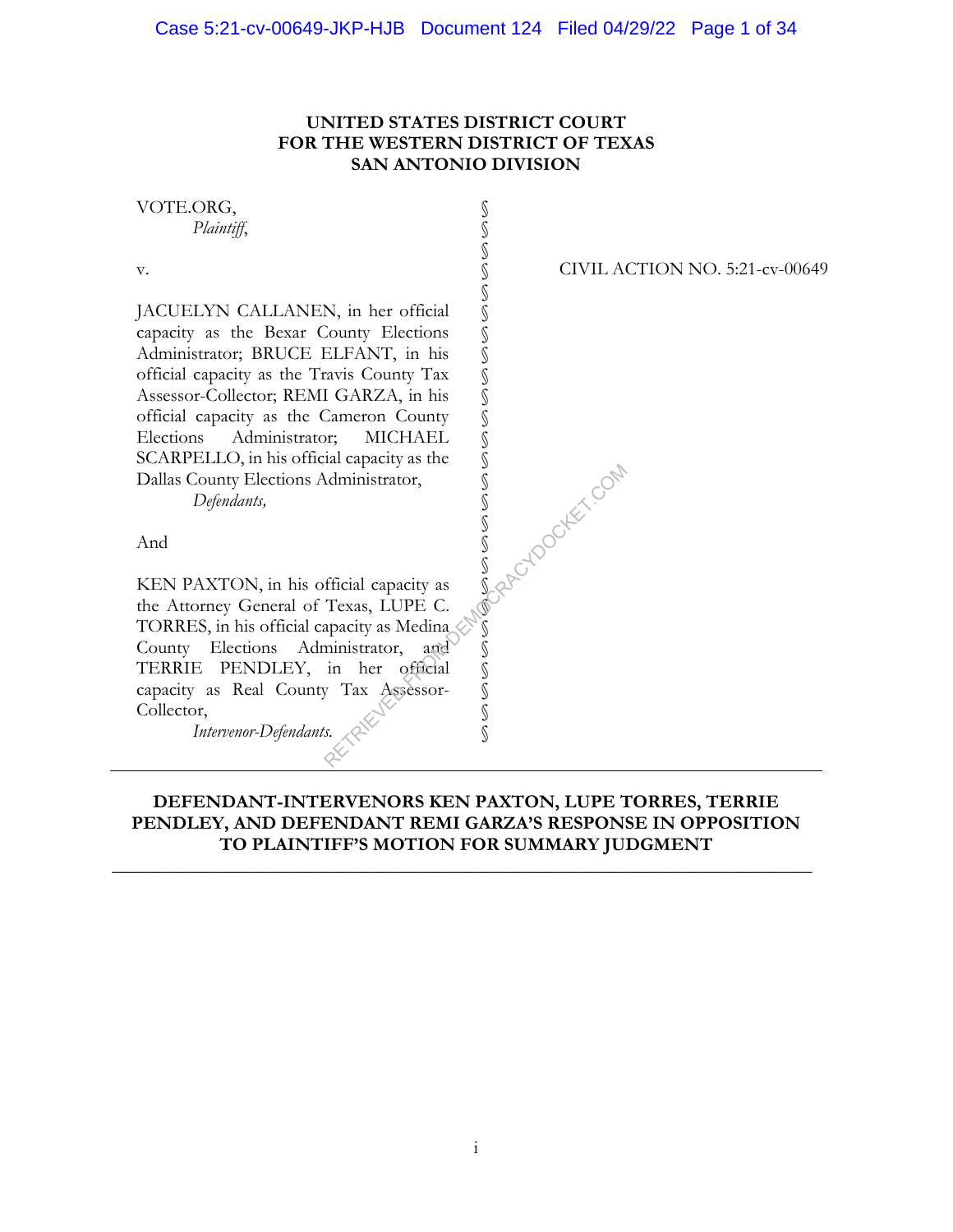## Case 5:21-cv-00649-JKP-HJB Document 124 Filed 04/29/22 Page 2 of 34

KEN PAXTON Attorney General of Texas

BRENT WEBSTER First Assistant Attorney General

GRANT DORFMAN Deputy First Assistant Attorney General

SHAWN COWLES Deputy Attorney General for Civil Litigation

CHRISTOPHER D. HILTON Chief for General Litigation Division

CORY SCANLON Assistant Attorney General State Bar No. 24104599 cory.scanlon@oag.texas.gov KATHLEEN T. HUNKER\* Special Counsel STATE BAR NO. 24118415 kathleen.hunker@oag.texas.gov JOHNATHAN STONE Assistant Attorney General STATE BAR NO. 24071779 johnathan.stone@oag.texas.gov MICHAEL R. ABRAMS Assistant Solicitor General Office of the Attorney General P.O. Box 12548, Capitol Station Austin, Texas 78711-2548 Telephone (512) 463-2120

## **ATTORNEYS FOR DEFENDANT-INTERVENOR KEN PAXTON**

Robert Henneke Texas Bar No. 24046058 Rhenneke@Texaspolicy.Com Chance Weldon Texas Bar No. 24076767 Cweldon@Texaspolicy.Com Munera Al-Fuhaid Texas Bar No. 24094501 Mal-Fuhaid@Texaspolicy.Com Texas Public Policy Foundation 901 Congress Avenue Austin, Texas 78701 Telephone: (512) 472-2700 Facsimile: (512) 472-2728

## **ATTORNEYS FOR INTERVENOR-DEFENDANTS LUPE TORRES AND TERRIE PENDLEY**

Daniel N. Lopez Associate Counsel Texas State Bar No. 24086699 Email: daniel.n.lopez@co.cameron.tx.us Juan A. Gonzalez Attorney in Charge Texas State Bar No. 08129310 Email: juan.gonzalez@co.cameron.tx.us Commissioners Court – Civil Legal Division 1100 East Monroe Street Brownsville, Texas 78520 Telephone: (956) 550-1345 Facsimile (956) 550-1348 TERRIE ALD<br>
TERRIE ALD<br>
Daniel N. Lope<br>
Associate Cour<br>
State Band Juan A. Gonzal<br>
1<br>
State Band: Juan A. Gonzal<br>
Attorney in Ch<br>
Texas State Band<br>
Email: <u>juan gor</u><br>
Commissioners<br>
Civil Legal Div.<br>
Texas State Band: 2017

## **ATTORNEYS FOR DEFENDANT REMI GARZA**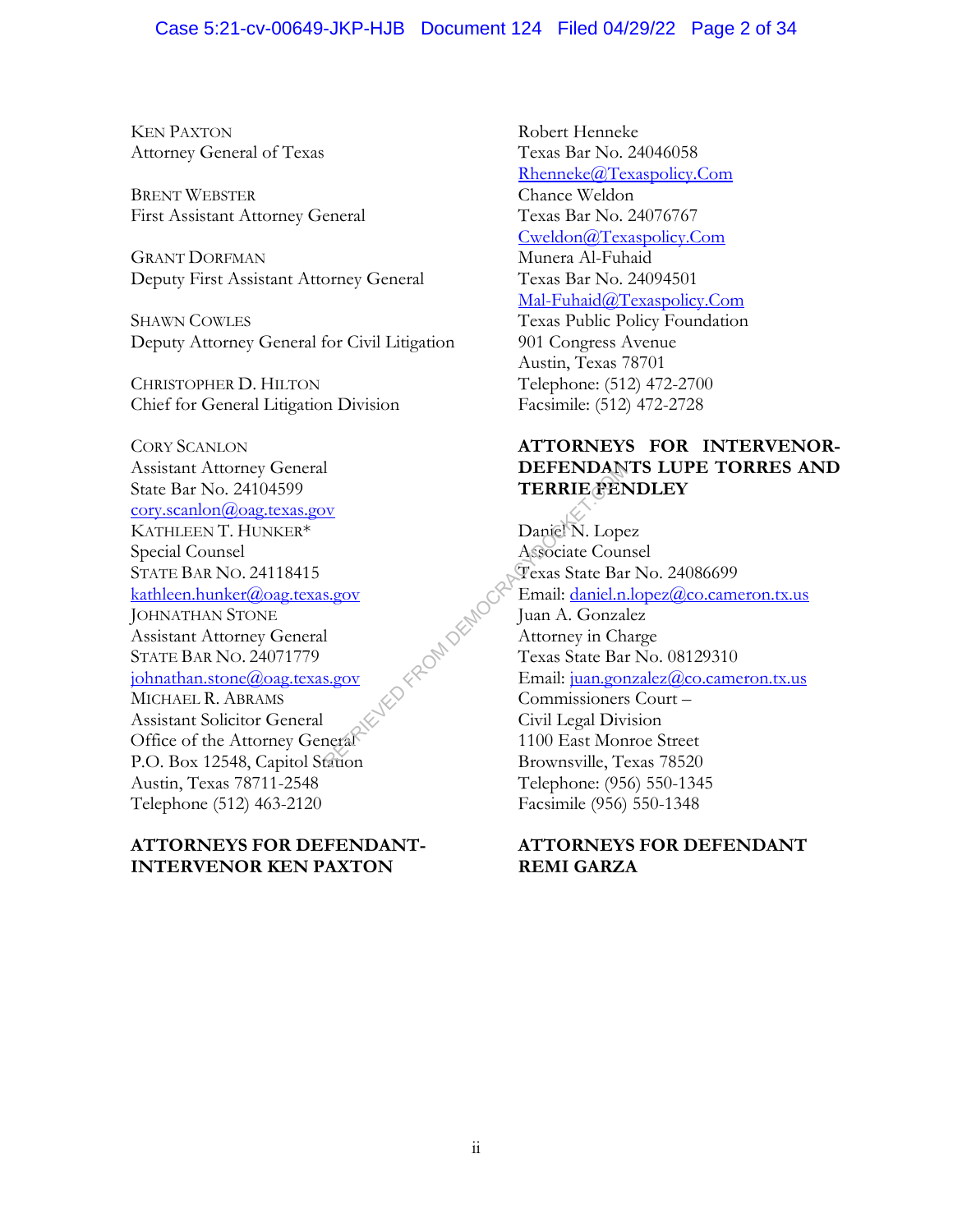## **TABLE OF CONTENTS**

| Plaintiff's Statement of Undisputed Facts is inaccurate or incorrect in many respects 1<br>Ι.       |
|-----------------------------------------------------------------------------------------------------|
|                                                                                                     |
|                                                                                                     |
|                                                                                                     |
| Plaintiff lacks standing because it has suffered no concrete and particularized injuries that<br>Ι. |
| А.                                                                                                  |
| Plaintiff has not suffered a concrete and particularized injury because it has not<br><b>B.</b>     |
| 1. There is no evidence Plaintiff diverted resources to counteract the wet signature                |
| 2. Plaintiff cannot manufacture an injury from its ignorance of the wet signature                   |
| Plaintiff's purported injuries were self-inflicted-not caused by Defendants13<br>$C$ .              |
| The wet signature rule helps Texas establish whether an individual is eligible to vote and<br>П.    |
| Requiring a signature is material to determining the eligibility of voters15<br>А.                  |
| No voter is "den[ied] the right to vote in any election" because of an error in or<br><b>B.</b>     |
|                                                                                                     |
| Plaintiff has no credible summary judgment evidence of a burden on voters21<br>А.                   |
| Texas's allowance for electronic signatures at DPS does not burden voters23<br><b>B.</b>            |
| $\mathcal{C}$ .<br>That Texans enjoy numerous voter registration avenues is germane to the burden   |
| Texas's compelling interests easily outweigh the de minimis burden of<br>D.<br>HB                   |
|                                                                                                     |
|                                                                                                     |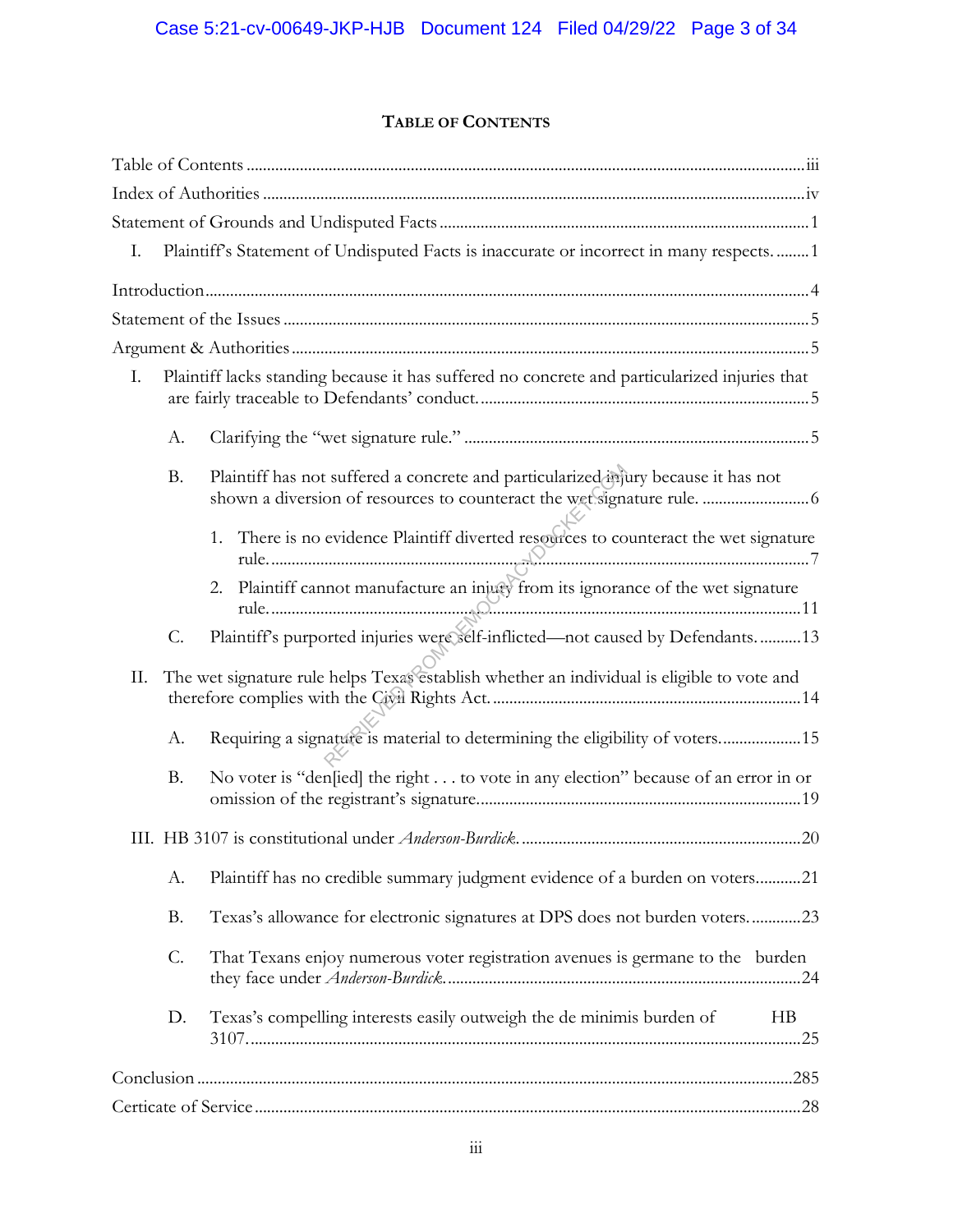## **INDEX OF AUTHORITIES**

| Cases                                                                                                 |  |
|-------------------------------------------------------------------------------------------------------|--|
| Alexander v. Sandoval,                                                                                |  |
|                                                                                                       |  |
| Anderson v. Celebreeze,                                                                               |  |
|                                                                                                       |  |
| Ass'n of Cmty. Orgs. for Reform Now v. Fowler,                                                        |  |
|                                                                                                       |  |
| Bennett v. Spear,                                                                                     |  |
|                                                                                                       |  |
| Broyles v. Texas,                                                                                     |  |
|                                                                                                       |  |
| Burdick v. Takushi,                                                                                   |  |
|                                                                                                       |  |
| Clingman v. Beaver,                                                                                   |  |
|                                                                                                       |  |
|                                                                                                       |  |
|                                                                                                       |  |
|                                                                                                       |  |
|                                                                                                       |  |
|                                                                                                       |  |
|                                                                                                       |  |
|                                                                                                       |  |
|                                                                                                       |  |
|                                                                                                       |  |
|                                                                                                       |  |
| El Paso County v. Trump,                                                                              |  |
| 982 F.3d 332, 343 (5th Cir. 2020), eert. denied sub nom. El Paso County v. Biden, 141 S. Ct. 2885     |  |
|                                                                                                       |  |
| Fair Elections v. Husted,                                                                             |  |
|                                                                                                       |  |
| Frederick v. Lawson,                                                                                  |  |
|                                                                                                       |  |
| Havens Realty Corp. v. Coleman,                                                                       |  |
|                                                                                                       |  |
| Howlette v. City of Richmond,                                                                         |  |
|                                                                                                       |  |
| Increase Minority Participation by Affirmative Change Today of Nw. Fla., Inc. v. Firestone,           |  |
|                                                                                                       |  |
| Lebron v. Sec'y of Fla. Dep't of Child. & Fams.,                                                      |  |
|                                                                                                       |  |
| Lewis v. Hughs,                                                                                       |  |
| No. 5:20-CV-00577-OLG, 2020 WL 4344432 (W.D. Tex. July 28, 2020), aff'd., No. 20-50654,               |  |
| 2020 WL 5511881, at *1 (5th Cir. Sept. 4, 2020), order withdrawn, No. 20-50654, 2020 WL               |  |
| 6066178 (5th Cir. Oct. 2, 2020), rev'd sub nom., Lewis v. Scott, 28 F.4th 659, 664 (5th Cir. 2022).10 |  |
| Lujan v. Defenders of Wildlife,                                                                       |  |
|                                                                                                       |  |
|                                                                                                       |  |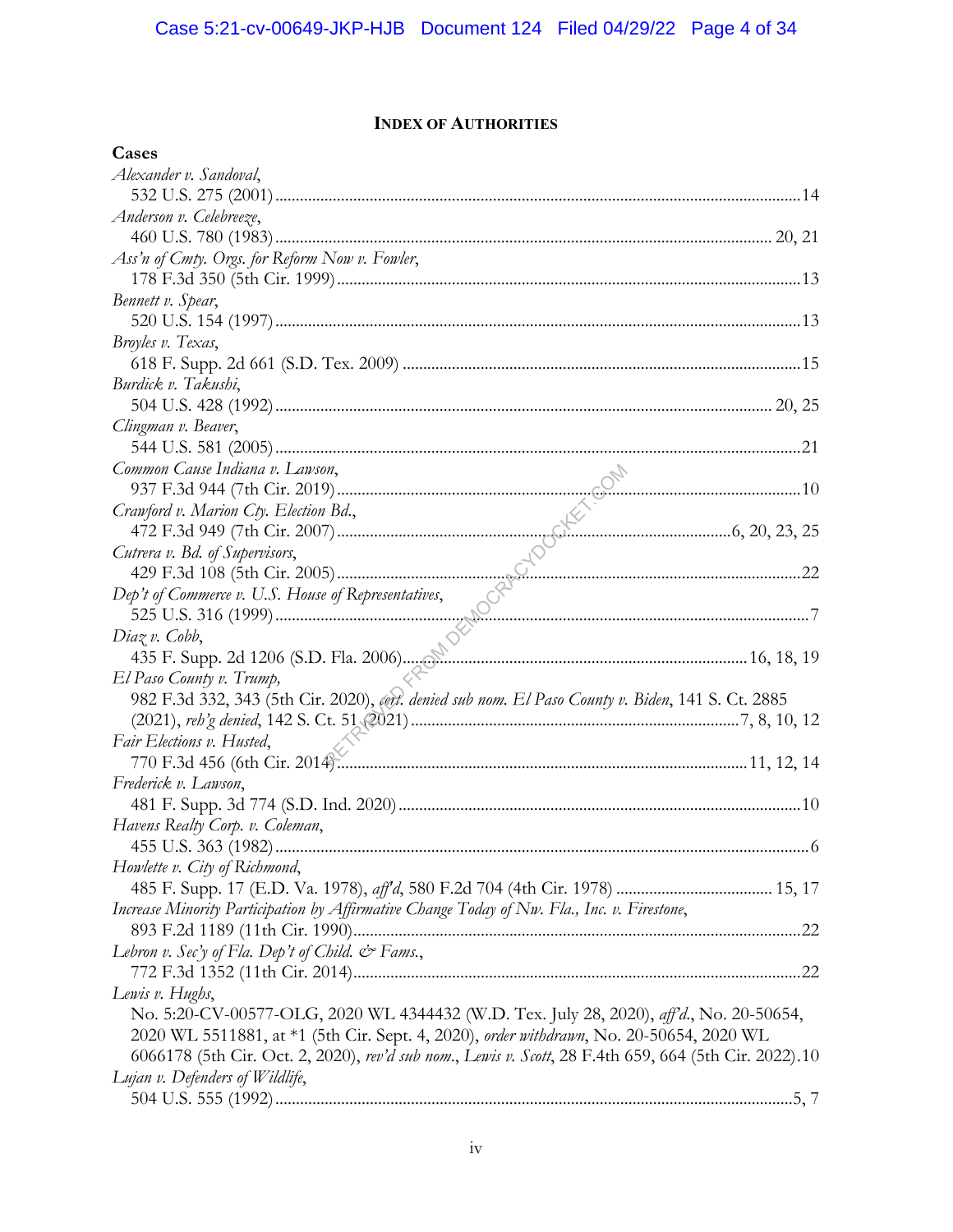# Case 5:21-cv-00649-JKP-HJB Document 124 Filed 04/29/22 Page 5 of 34

| McDonald v. Bd. of Election Comm'rs of Chi.,                                                           |  |
|--------------------------------------------------------------------------------------------------------|--|
|                                                                                                        |  |
| McKay v. Thompson,                                                                                     |  |
|                                                                                                        |  |
| Mi Familia Vota v. Abbott,                                                                             |  |
|                                                                                                        |  |
| N.A.A.C.P. v. City of Kyle,                                                                            |  |
|                                                                                                        |  |
| Nat'l Federation of the Blind of Tex., Inc. v. Abbott,                                                 |  |
|                                                                                                        |  |
| Ne. Ohio Coal. for the Homeless v. Husted,                                                             |  |
|                                                                                                        |  |
| OCA-Greater Hous. v. Texas,                                                                            |  |
|                                                                                                        |  |
| Org. for Black Struggle v. Ashcroft,                                                                   |  |
| No. 2:20-CV-04184-BCW, 2021 WL 1318011 (W.D. Mo. March 9, 2021)  15                                    |  |
| Richardson v. Tex. Sec'y of State,                                                                     |  |
| 485 F. Supp. 3d 744 (W.D. Tex. 2020), rev'd in part, vacated in part sab nom. in Richardson v. Flores, |  |
|                                                                                                        |  |
| Schwier v. Cox,                                                                                        |  |
|                                                                                                        |  |
| Scott v. Schedler,                                                                                     |  |
|                                                                                                        |  |
| Spokeo, Inc. v. Robins,                                                                                |  |
|                                                                                                        |  |
| Storer v. Brown,                                                                                       |  |
|                                                                                                        |  |
| Tex. Democratic Party v. Abbott,                                                                       |  |
|                                                                                                        |  |
| Tex. Democratic Party v. Hughs (TDP),                                                                  |  |
|                                                                                                        |  |
| Tex. LULAC v. Hughs,                                                                                   |  |
|                                                                                                        |  |
| United States v. Ward,                                                                                 |  |
|                                                                                                        |  |
| Ziglar v. Abbasi,                                                                                      |  |
|                                                                                                        |  |
|                                                                                                        |  |
| <b>Statutes</b>                                                                                        |  |
| Act of May 13, 1985, 69th Leg., R.S., ch. 211, Sec. 1, § 13.002(b), 1985 Tex. Gen. Laws                |  |
|                                                                                                        |  |
| Act of May 27, 2013, 83rd Leg., R.S., ch. 1178 (S.B. 910), § 3, 2013 Tex. Gen. Laws                    |  |
|                                                                                                        |  |
|                                                                                                        |  |
|                                                                                                        |  |
|                                                                                                        |  |
|                                                                                                        |  |
|                                                                                                        |  |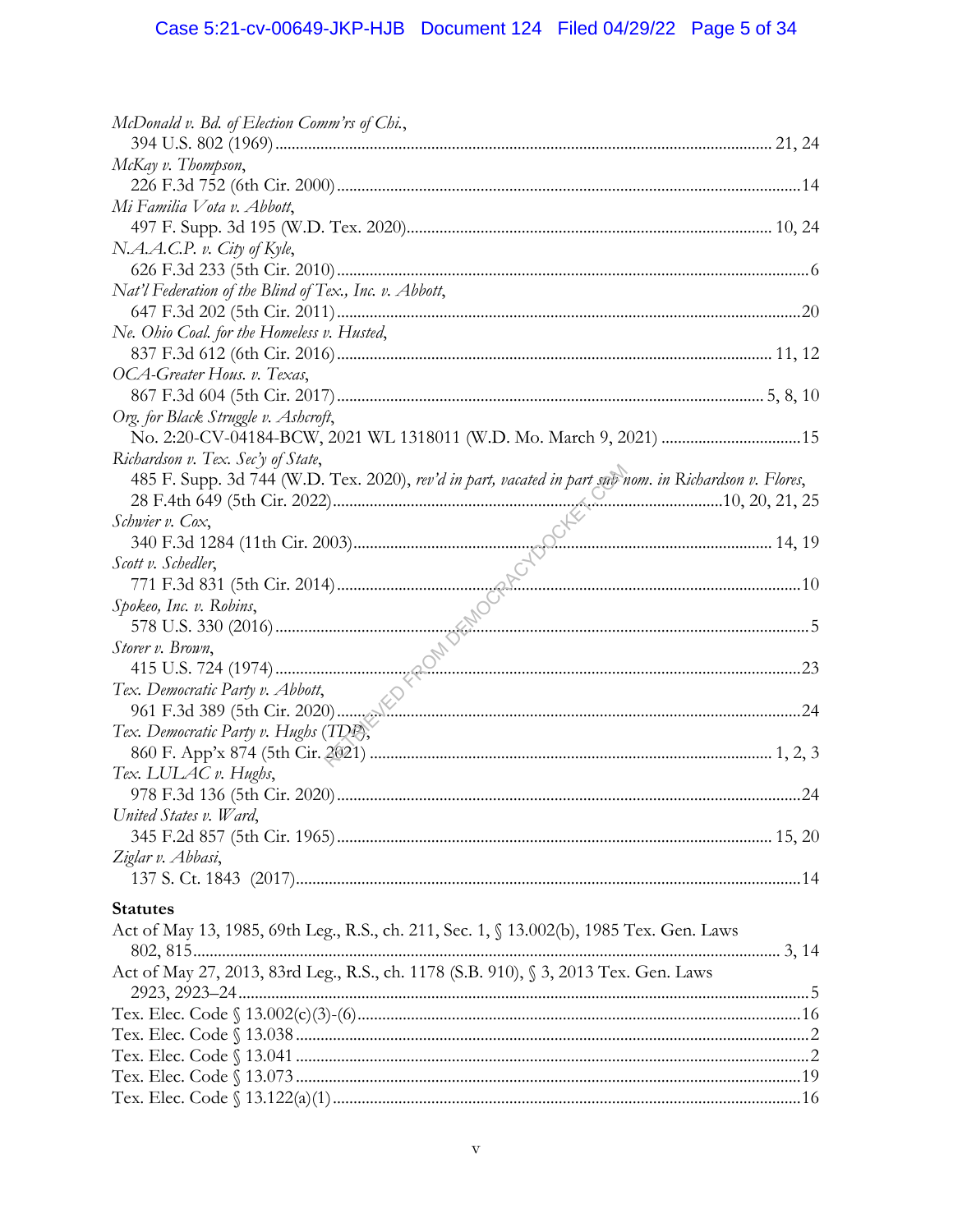## Case 5:21-cv-00649-JKP-HJB Document 124 Filed 04/29/22 Page 6 of 34

| <b>Other Authorities</b>                                                                              |  |
|-------------------------------------------------------------------------------------------------------|--|
| Giacomo Bologna, Mississippi billboards encouraged people to vote—on the wrong day, CLARION LEDGER    |  |
|                                                                                                       |  |
| Kathleen Gray, Billboard along I-75 in Detroit urges people to vote-but includes wrong election date, |  |
|                                                                                                       |  |

RETRIEVED FROM DEMOCRACYDOCKET.COM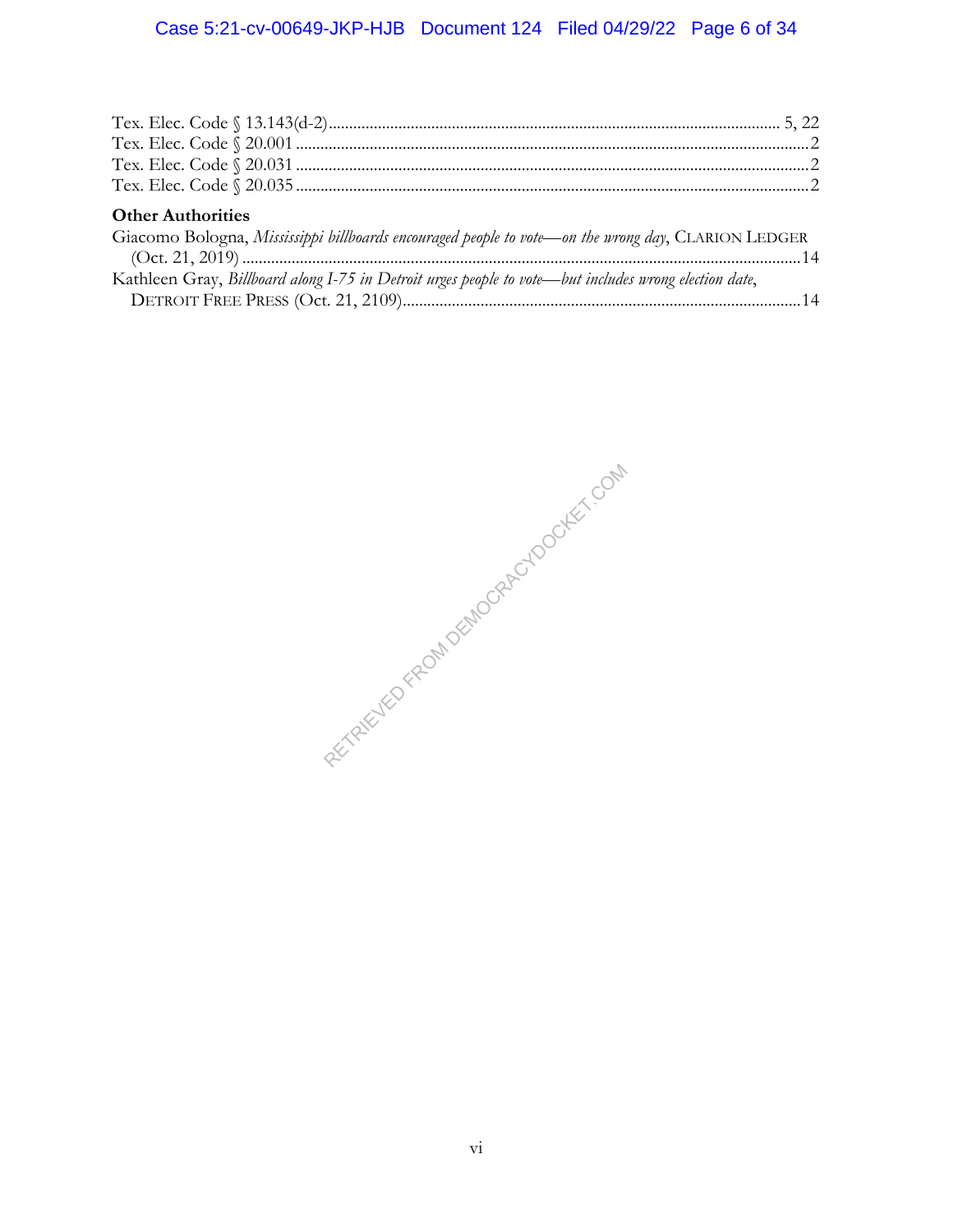#### Case 5:21-cv-00649-JKP-HJB Document 124 Filed 04/29/22 Page 7 of 34

Defendant-Intervenors Ken Paxton, Lupe Torres, Terrie Pendley, and Defendant Remi Garza (collectively, Defendants) jointly file this Response in Opposition to Plaintiff's Motion for Summary Judgment, and will respectfully show the Court as follows:

## STATEMENT OF GROUNDS AND UNDISPUTED FACTS<sup>1</sup>

#### **I. Plaintiff's Statement of Undisputed Facts is inaccurate or incorrect in many respects.**

Pursuant to this Court's Standing Order in Civil Cases,<sup>2</sup> Defendants admit that Plaintiff's Statement of Undisputed Facts are undisputed and material except in the following instances:

9. Defendants deny that the registrant creates an electronic signature when registering at the Department of Public Safety (DPS). Instead, the registrant provides a physical signature on an electronic pad and DPS creates the electronic signature. Ingram Dep. at 59:15–60:15, 81:12–22, 171:2–172:11, ECF 108-1 pp. 390, 396, 418. Further, the Secretary of State's use of signatures is not material to any claim or defense in this case. *See Tex. Democratic Party v. Hughs* (*TDP*), 860 F. App'x 874, 879 (5th Cir. 2021) (the Secretary does not enforce the statute in question). The electronic signature. Ingram Dep.<br>
1990, 390, 396, 418. Further, the Secretary of<br>
defense in this case. *See Flex. Democratic Pa*<br>
(the Secretary does not enforce the statu<br>
ic signatures created by DPS serve any cont

10. Whether the electronic signatures created by DPS serve any certain purpose "during the registration process" is not material to any claim or defense in this case because this procedure is not being challenged. The only sense in which the DPS procedure is material to assessing the burden on the voter is that it is one method among many others allowing Texans to register to vote. *See* Def.'s Mot. for Summ. J., ECF 108 pp. 1–2, ¶¶ 1–3.

11. Defendants deny that the DPS procedure, personal delivery, mail, and fax are the only options by which to register to vote. Texans may also register through volunteer deputy registrars

<sup>1</sup> To abide by this Court's Standing Order in Civil Cases, and for the sake of efficiency and avoiding redundancy, Defendants refer the Court to Defendants Paxton and Garza's Statement of Grounds and Undisputed Facts in their Motion for Summary Judgment for a statement of other material facts that are necessary to rule on Plaintiff's Motion. ECF 108 at pp. 1–9.

<sup>2</sup> Defendants will use the citation convention "Resp. Appx. [page number]" if citing to the Appendix in support of this response and will refer to the Electronic Court Filing (ECF) docket number if citing to the Appendix in support of Paxton and Garza's earlier filed Motion for Summary Judgment, i.e., "ECF 108-1 p. [page or paragraph number]."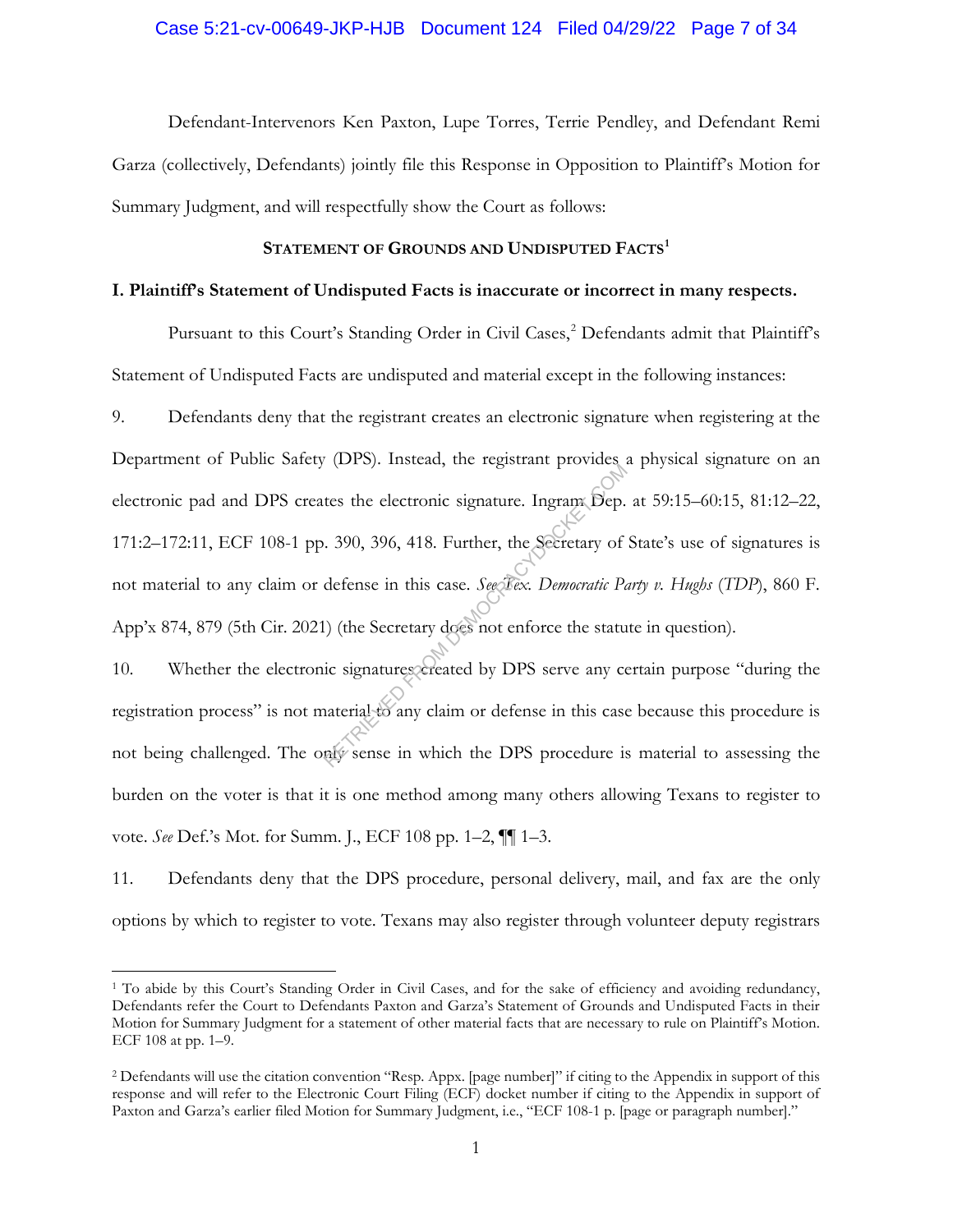#### Case 5:21-cv-00649-JKP-HJB Document 124 Filed 04/29/22 Page 8 of 34

in their community or any other agency designated as a voter registration agency, which includes six state agencies and local public libraries. *See* Tex. Elec. Code §§ 13.038, 13.041, 20.001, 20.031, 20.035; Elfant Dep. 414:14–21, 421:20–21, 424:3–22, ECF 108-1 pp. 326, 328; Callanen Dep. at 217:2–233:8, ECF 108-1 pp. 199–203.

12–16. Defendants deny that these statements are material to any claim or defense in this suit because the Secretary does not enforce the statute in question. *See TDP*, 860 F. App'x at 879.

17. Defendants deny that the County Defendants<sup>3</sup> do not use signatures to confirm identity or eligibility to vote during the registration process. A physical signature guarantees that registrants attest to meeting the qualifications to vote. ECF 108-1 pp. 415, 418–20, 159:7–160:11, 172:12– 173:7, 176:8–177:6. The counties are unable to finalize registration applications without a signature because they cannot confirm that a voter is eligible when there is no signature showing that the person has confirmed the eligibility information is true and correct. Ex. C, Voter Registration App. from Cameron County, ECF 108-1 p. 4; ECF 108-1 p. 512, 114:8–17; ECF 108-1 p. 71–72, 68:4– 71:19, ECF 108-1 p. 98, 174:20-175:6; ECF 108-1 p. 262-63, 160:2-161:21; ECF 108-1 p. 370, 142:4–14; ECF 108-1 p. 497, 56:16–20; ECF 108-1 p. 498, 58:15–60:8; ECF 108-1 p. 512, 113:22– 114:7. Ex. C, Apps. Signed with Imaged Signature, Resp. Appx. 11–45. ties are unable to finalize registration appli<br>that a voter is eligible when there is no s<br>ibility information is true and correct. Ex.<br>108-1 p. 4; ECF 108-1 p. 512, 114:8-17; I<br>:20-175:6; ECF 108-1 p. 262-63, 160:2-1<br>56:

18. Defendants deny that there are only three uses for physical signatures on registration applications. In addition to the uses identified by the Secretary, registration files at the county may be seized by Texas authorities investigating election-related offenses involving signature misappropriation. ECF 108-1 p. 175–76, 124:21–125:9; ECF 108-1 p. 430, 219:6–220:18; Ex. G, OAG Public Filings & Indictments at pp. 6, 10, ECF 108-1 p. 20, 24.

<sup>&</sup>lt;sup>3</sup> For the sake of brevity, this term will refer collectively to County Defendants Jacquelyn Callanen, in her official capacity as the Bexar County Elections Administrator; Bruce Elfant, in his official capacity as the Travis County Tax Assessor-Collector; Remi Garza, in his official capacity as the Cameron County Elections Administrator; and Michael Scarpello, in his official capacity as the Dallas County Elections Administrator.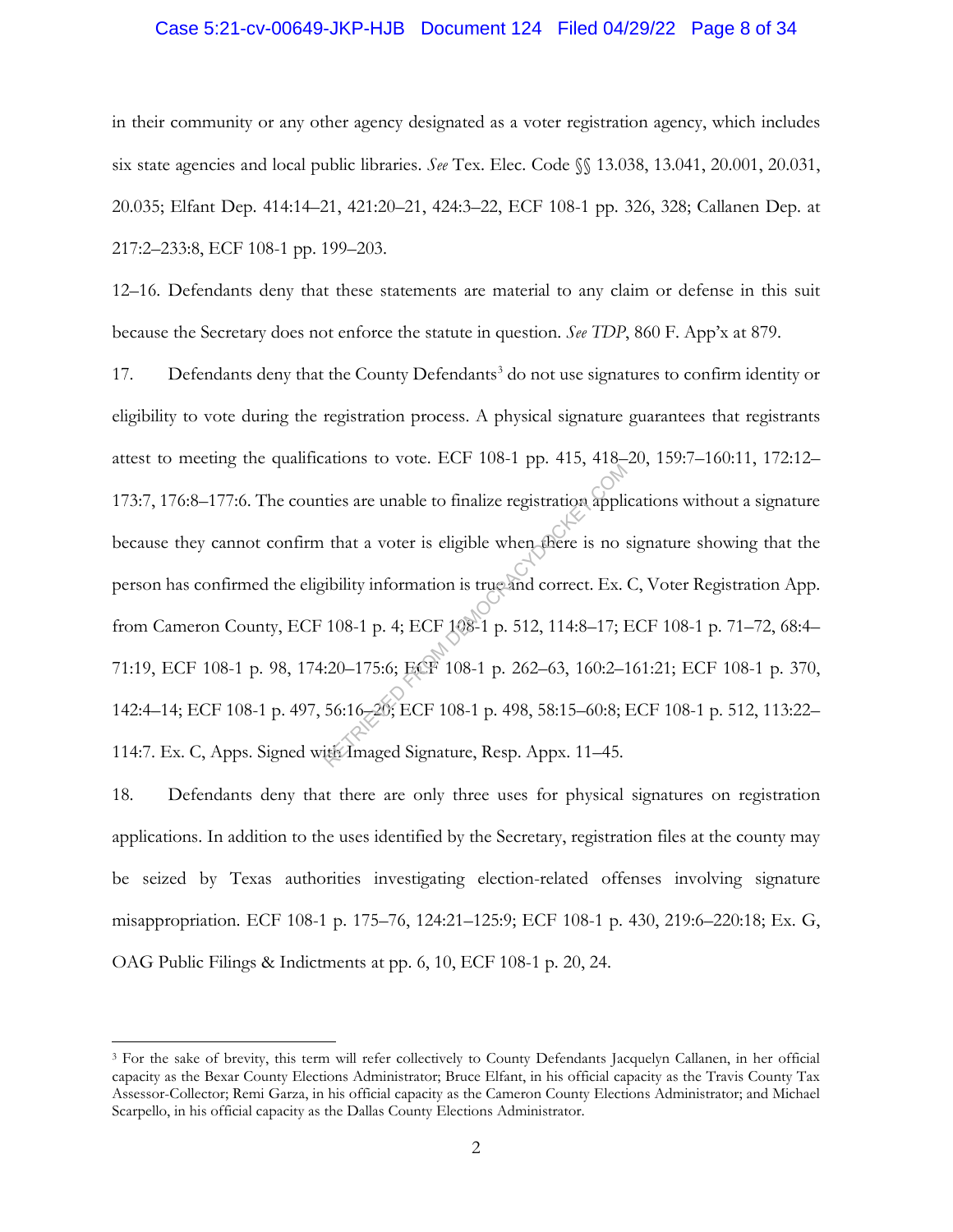#### Case 5:21-cv-00649-JKP-HJB Document 124 Filed 04/29/22 Page 9 of 34

20. Defendants dispute that this statement is material to the claims or defenses in this case.

22. Defendants deny that Keith Ingram is speaking on behalf of an intervenor or any defendant. ECF 108-1 p. 380, 20:7–13. Plaintiff cites no County Defendant who testified as to their awareness of using digital signatures fraudulently.

27. Defendants deny that Hailey's testimony establishes that users were aware that Vote.org sent user applications to third parties. Hailey Dep. at 49:11–50:13, ECF 108-1 pp. 66–67.

29. Defendants deny that it is within the Secretary's power to instruct Defendants on whether to accept or deny registration applications and the cited testimony does not support Plaintiff's assertion in this paragraph. ECF 108-1 p. 431, 224:11–14. In fact, Defendant Elfant testified that he would not follow any directive of the Secretary unless the Secretary could "get [him] restrained." Elfant Dep. at 397:22–398:1, Pl.'s App. at 104. The Secretary did not instruct any Defendant to reject applications and Plaintiff's statement in this paragraph mischaracterizes testimony. *See* ECF 108-1 pp. 426, 202:13–203:1, 431, 224:11–14; ECF 108-1 p. 206, 248:3–7; ECF 108-1 p. 514–15, 124:17–125:7. Further, Defendants deny that these statements are material to any claim or defense, as the Secretary does not enforce the statute in question. *See TDP*, 860 F. App'x at 879. RETRIEVED FROM 2001 FROM DEMOCRACY CITY OF THE SECTED FROM DEMOCRACY CONTRIBUTION OF STATE STATE STATE of 108-1 p. 206, 248:3<br>
dants deny that these statements are mater<br>
orce the statute in question. *See TDP*, 860 Figure

34. Plaintiff mischaracterizes the testimony—the deponent was not asked whether he could "distinguish between voter registration applications signed with a wet-ink or original signature and applications signed using imaged signatures." ECF 108-1 p. 431, 224:5–10. Further, Defendants deny that these statements are material to any claim or defense, as the Secretary does not enforce the statute in question. *See TDP*, 860 F. App'x at 879.

35–36. The Secretary's motivations are not material to deciding any claim or defense in this suit and the Secretary did not unilaterally draft "the Wet Signature Rule"—the rule has existed since at least 1985. Act of May 13, 1985, 69th Leg., R.S., ch. 211, Sec. 1, § 13.002(b), 1985 Tex. Gen. Laws 802, 815 ("A registration application must be in writing and signed by the applicant."). The Texas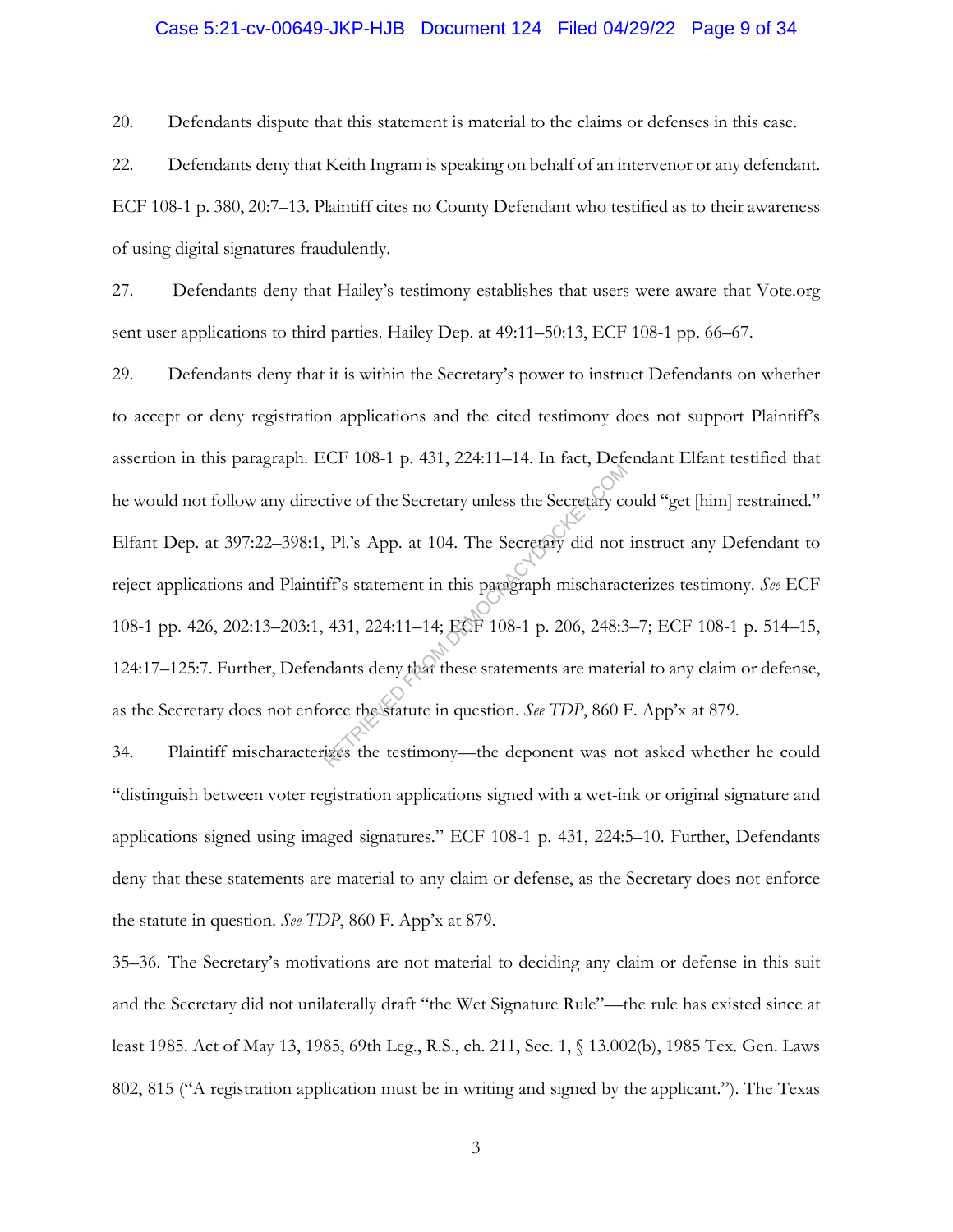#### Case 5:21-cv-00649-JKP-HJB Document 124 Filed 04/29/22 Page 10 of 34

Legislature passed HB 3107 by a vote of 177-0. H.J. of Tex., 87th Leg., R.S. 4799 (2021), Resp. Appx. 59; S.J. of Tex., 87th Leg., R.S. 2153 (2021), Resp. Appx. 61. The Secretary's testimony is no evidence of legislative intent— he is appointed by the Governor and is not a member of the Legislature. Tex. Const. art. IV, § 21.

41–43, 45–47. Plaintiff includes improper argument and conclusory expert opinion in its Statement of Undisputed Facts. Defendants deny all of Dr. Bryant's conclusions, as stated in the Motion to Exclude Expert Testimony, because they are unreliable and unfounded under Rule 702. ECF 102. For a proper statement of the undisputed facts regarding the burdens on those seeking to register to vote, Defendants refer the Court to Defendant Paxton and Garza's Motion for Summary Judgment. ECF 108 pp. 1–3, 8 ¶¶ 1–6, 17.

44. Plaintiff misstates the burden on voters. Defendants deny that a voter is required to use a printer to register to vote as explained in Paragraphs 1–3 of Defendants Paxton and Garza's Statement of Undisputed Facts and as acknowledged by Plaintiff and Plaintiff's expert. *See* ECF 108 pp. 1–3; ECF 108-1 p. 138, 335:5–18; 336:7–337:5; Bryant Dep. at 114:1–11, 142:19–143:15, ECF 108-1 pp. 466, 473. Rep. 1–3, 8 || 1–6, 17.<br>
Explained in Paragraphs 1–3 of Defendent<br>
Sexplained in Paragraphs 1–3 of Defendents and as acknowledged by Plaintiff and<br>
38, 335:5–18, 336:7–337:5; Bryant Dep. at<br>
REP. 18, 2007–337:5; Bryant Dep

### **INTRODUCTION**

Plaintiff has not established that it is entitled to summary judgment. As a threshold matter, there is insufficient evidence of Plaintiff's standing to bring suit because it has not suffered an injury in fact that is caused by Defendants—the true injury was caused by Plaintiffs and involves parties not before the Court. Further, even if Plaintiff has standing, its claims fail on the merits because the challenged law violates neither Section 1971 of the Civil Rights Act or the Constitution. The requirement that a registrant physically sign the registration application is material to determining the qualifications of voters and no voter is denied the right to vote based on a defect in signature. Plaintiff itself suffers no burden on its right to vote because it is not a U.S. citizen with voting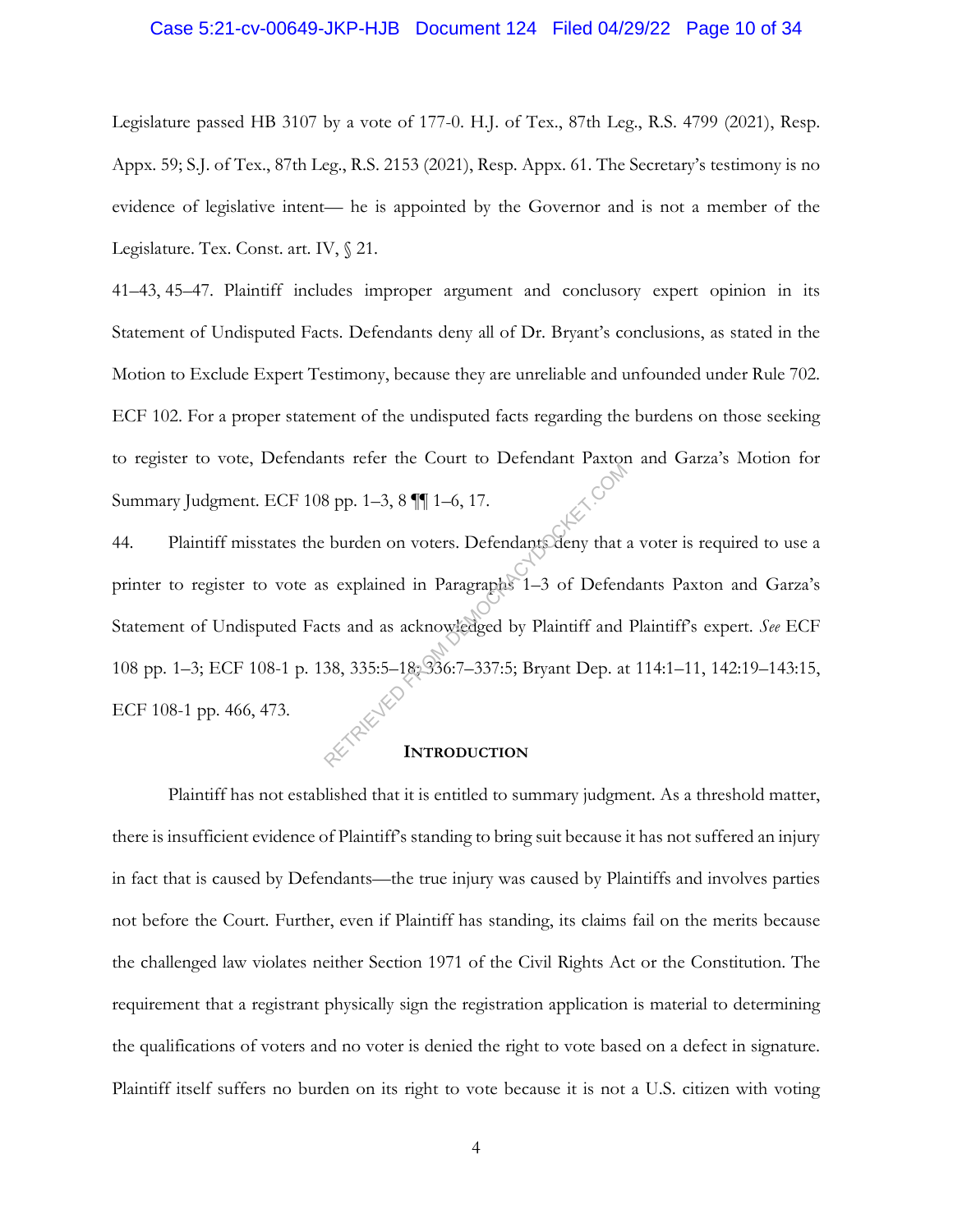rights—it is an artificial entity. Even if the Court entertains the merits of its voting-rights claim in the absence of evidence showing any voter is actually burdened, the burden is minimal and substantially outweighed by Texas's interests in preserving the integrity of its electoral system.

#### **STATEMENT OF THE ISSUES**

Defendants refer the Court to pages 9–10 of Defendants Paxton and Garza's Motion for

Summary Judgment for an accurate statement of the issues. ECF 108 pp. 9–10.

#### **ARGUMENT & AUTHORITIES**

## **I. Plaintiff lacks standing because it has suffered no concrete and particularized injuries that are fairly traceable to Defendants' conduct.**

An "organization can establish standing in its own name" by demonstrating (1) it suffered (or will suffer) an injury in fact; (2) that is fairly traceable to the challenged conduct of the defendant (causation); and (3) that is likely to be redressed by a favorable judicial decision (redressability). *Lujan v. Defenders of Wildlife*, 504 U.S. 555, 560 (1992); *OCA-Greater Hous. v. Texas*, 867 F.3d 604, 610 (5th Cir. 2017). The injury must be "particularized" in that it "affect[s] the plaintiff in a personal and individual way." *Spokeo, Inc. v. Robins*, 578 U.S. 330, 339 (2016). The injury must also be "concrete" in that "it must actually exist." *Id.* at 340. establish standing in its own name" by de<br>t; (2) that is fairly traceable to the challenge<br>kely to be redressed by a favorable judici:<br>14 U.S. 555, 560 (1992); OCA-Greater Hous.<br>ust be "particularized" in that it "affect[s

### **A. Clarifying the "wet signature rule."**

The "wet signature rule" is the requirement that all voter registration applications be signed with an original, wet signature, unless otherwise specified by law. ECF 1  $\P$  2. In 2013, SB 910 was passed to allow fax transmissions, and registrars were deemed to have received an application on the day it was faxed to them, provided that the application was also mailed within four business days. Act of May 27, 2013, 83rd Leg., R.S., ch. 1178 (S.B. 910), § 3, 2013 Tex. Gen. Laws 2923, 2923–24. HB 3107 clarified that a wet signature was still required on applications personally delivered or mailed, even if a copy has been previously sent by fax. Tex. Elec. Code  $\S$  13.143(d-2).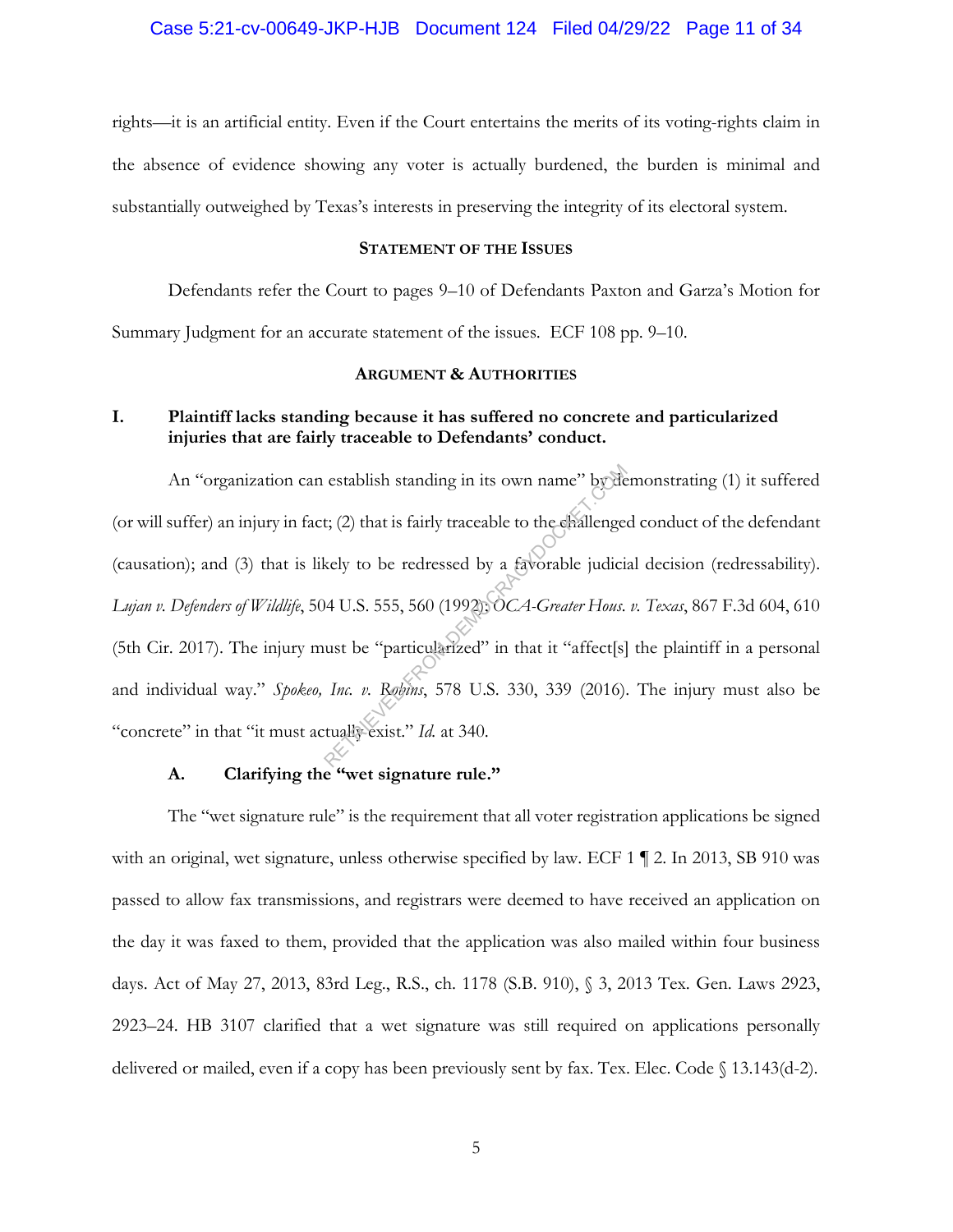#### Case 5:21-cv-00649-JKP-HJB Document 124 Filed 04/29/22 Page 12 of 34

Plaintiff's goal is "providing access to paperless voter registration to all, and eliminating the wet signature requirement in every state." Def.'s Ex. D, Vote.org Electronic Signature Project, Resp. Appx. 56. "Vote.org's Plan for Nationwide Access to Electronic Voter Registration" includes both technical and legal elements. Resp. Appx. 57. On the technical side, Plaintiff built an e-sign tool for nationwide use on national voter registration applications. *Id*. On the legal side, Plaintiff embarked "on a comprehensive campaign to amend the laws in every state to eliminate the wet signature requirement and to challenge those states that hang on to it.<sup>[1]</sup> Resp. Appx. 58. To that end, it launched and operated a broken e-sign tool for 11-days in 2018. *See* ECF 108-1 p. 72, 71:20– 72:8 (Plaintiff's CEO admitting their engineering will need to "fix" the issues with imaged signatures before their web application can be used again). Plaintiff asks this Court to rule that Texas cannot require original, wet signatures on any form of voter registration application. ECF 1 at 13 (asking the Court to declare that "[HB 3107] and any other provisions requiring a voter to sign an application form with an original, wet signature in order to register to vote" violate the Civil Rights Act and U.S. Constitution). Exam be used again). Plaintiff asks this Court<br>es on any form of voter registration applic<br>[HB 3107] and any other provisions recordinal, wet signature in order to register to voter<br>and, wet signature in order to register

## **B. Plaintiff has not suffered a concrete and particularized injury because it has not shown a diversion of resources to counteract the wet signature rule.**

An organization can show that it meets the "injury in fact" element of standing "by showing it diverted significant resources to **counteract** the defendant's conduct; hence, the defendant's conduct significantly and 'perceptibly impaired' the organization's ability to provide its 'activities with the consequent drain on the organization's resources . . . .'" *N.A.A.C.P. v. City of Kyle*, 626 F.3d 233, 238 (5th Cir. 2010) (emphasis added) (quoting *Havens Realty Corp. v. Coleman*, 455 U.S. 363 (1982)). Such injury must be "concrete and demonstrable." *Id*. "The fact that the added cost has not been estimated and may be slight does not affect standing, which requires only a minimal showing of injury." *Crawford v. Marion Cty. Election Bd*., 472 F.3d 949, 951 (7th Cir. 2007).

This Court previously ruled that "Plaintiff's complaint sufficiently **alleges** its injury in fact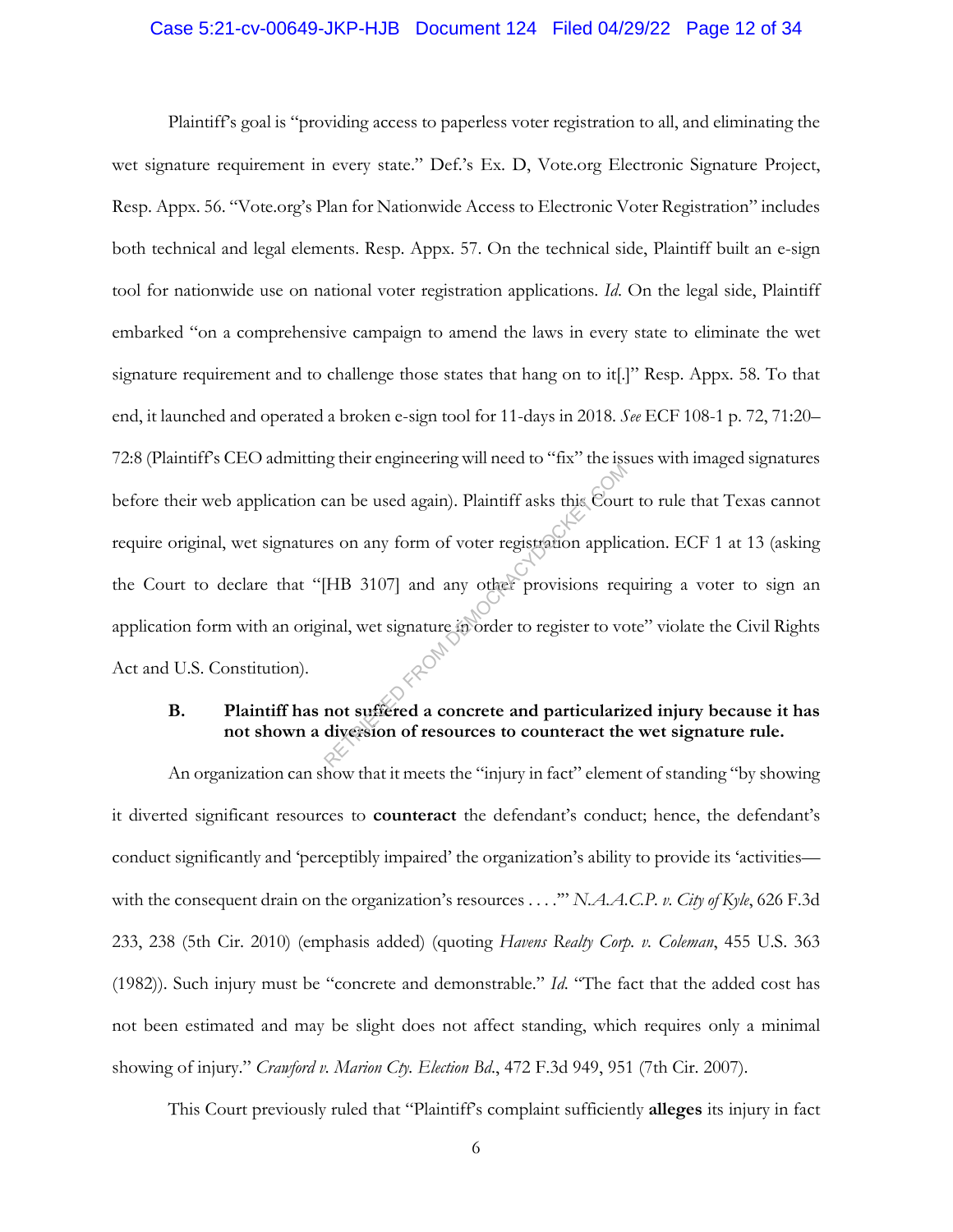#### Case 5:21-cv-00649-JKP-HJB Document 124 Filed 04/29/22 Page 13 of 34

is the additional time, effort, and money expended to redesign its Texas voter registration programs." ECF 49 at 3 (emphasis added) (quoting ECF 1 at ¶ 20). Specifically, Plaintiff was allegedly "forced to divert resources from its general, nationwide operations—as well as its specific programs in other states—to redesign its Texas voter registration and [get out the vote] programs and utilize more expensive (and less effective) means of achieving its voter registration goals in the State." *Id*. at 3–4. This "included redeveloping its strategic plan and operations within Texas and having to deploy more expensive alternatives to ensure that voters are able to register to vote in accordance with the Wet Signature Rule." *Id*. at 4 (citing ECF 41 at p. 8 n.1). At the summaryjudgment stage, mere **allegations** of injury are insufficient to establish standing; instead, a plaintiff has the burden to establish evidence of "specific facts" as to all elements of standing. *Dep't of Commerce v. U.S. House of Representatives*, 525 U.S. 316, 329 (1999) (citing *Lujan v. Nat'l Wildlife Federation*, 497 U.S. 871, 884 (1990)). Evidence of "specific facts" as to all elem<br>presentatives, 525 U.S. 316, 3290(1999) (circle 1990)).<br>(1990)).<br>Prime rule.<br>From the Eurich Circuit held that Border Nearly the Eurine rule.

## **1. There is no evidence Plaintiff diverted resources to counteract the wet signature rule.**

In *El Paso County v. Trump*, the Fifth Circuit held that Border Network for Human Rights' (BNHR) lacked standing to challenge federal expenditures on construction of a border wall where there was insufficient evidence that it diverted resources to counteract the challenged activity. 982 F.3d 332, 343 (5th Cir. 2020), *cert. denied sub nom. El Paso County v. Biden*, 141 S. Ct. 2885 (2021), *reh'g denied*, 142 S. Ct. 51 (2021). BNHR's mission was "to organize border communities through human rights education" and "mobilize [its] members to advocate for positive change in policies [affecting] the immigrant community." *Id*. at 344. The sole source of evidence for BNHR's contention that the construction of the wall forced BNHR to divert resources away from advocacy work and toward counseling and helping immigrants was a declaration from its Executive Director. *Id*.

BNHR claimed it diverted "approximately 70 to 80% of its time and resources to opposing the illegal construction and helping its members deal with the harmful impacts they experienced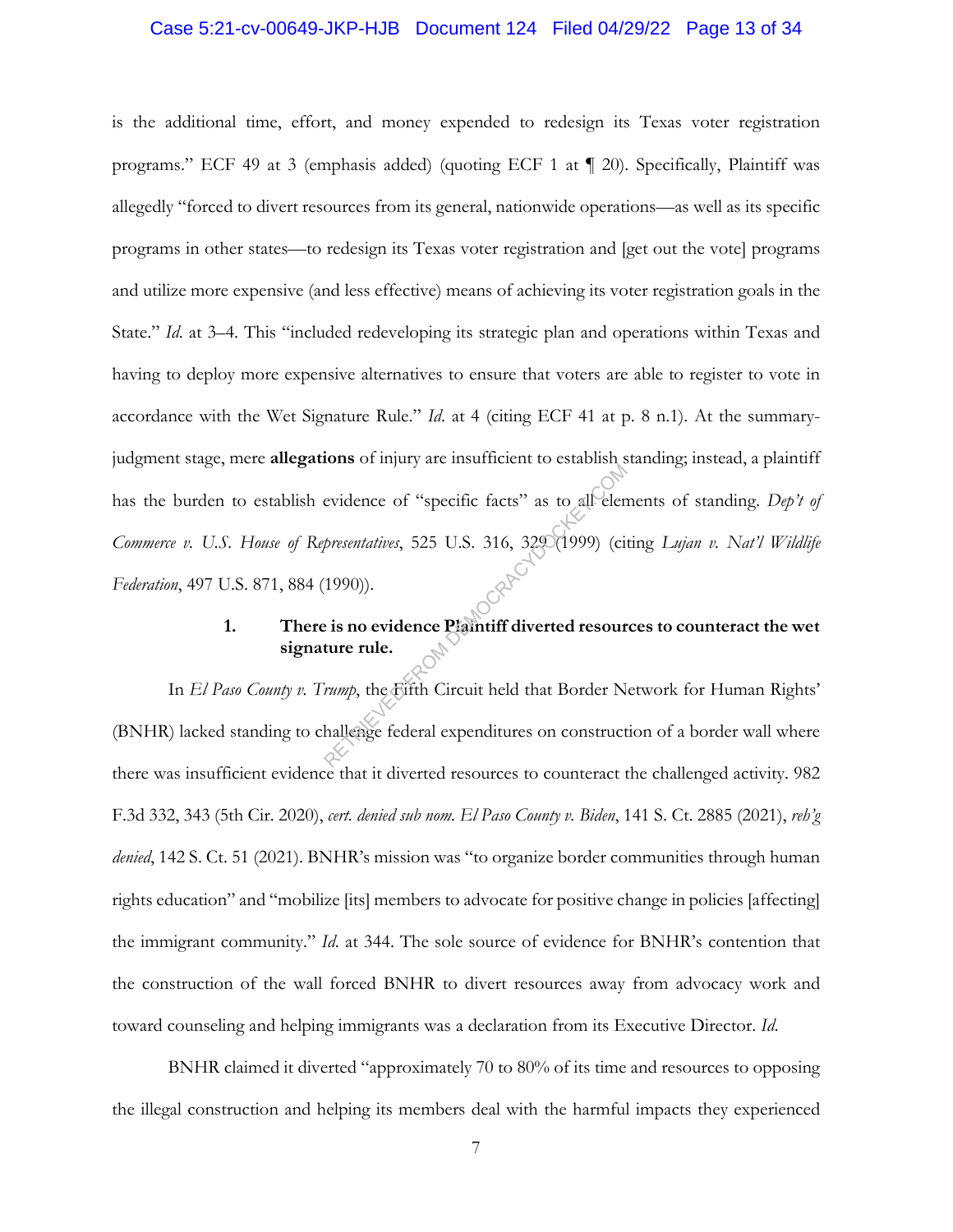#### Case 5:21-cv-00649-JKP-HJB Document 124 Filed 04/29/22 Page 14 of 34

from it," but the only concrete diversion of resources identified by BNHR was that it gave additional "Know Your Rights" presentations in the community. *Id*. (cleaned up). BNHR, however, gave those presentations due to fear caused by the President's proclamation declaring a national emergency on the southern border and not because of the expenditure of funds to build a wall. *Id*. The court determined that BNHR's "single vague, conclusory assertion that it had to divert resources was insufficient to establish the wall construction has 'perceptibly impaired' its ability to carry out its mission." *Id*. (cleaned up).

Conversely, in *OCA-Greater Houston v. Texas*, the Fifth Circuit explained that an organization that "went out of its way to **counteract** the effect of Texas's allegedly unlawful voter-interpreter restriction" had organizational standing. 867 F.3d at 610 (emphasis added). OCA was a nonprofit whose primary mission was voter outreach and civic education, particularly "getting out the vote" among its members. *Id*. at 609–10. In response to a community member being turned away from polls in 2014 due to an interpreter law, OCA diverted resources away from registering and turning out voters. *Id.* at 610. Specifically, OCA workers carefully explained to members, in their native language, that interpreters accompanying the members must be identified as an "assistor" and not as an "interpreter" to avoid being turned away, and as a result of "these in-depth conversations, . . . OCA reach[ed] fewer people in the same amount of time[.]" *Id*. The court concluded that this diversion of resources in response to the law, and away from OCA's "get out the vote" efforts, was sufficient to establish organizational standing. *Id*. at 612. al standing. 867 F.3d at 610 (emphasis addressed and civic education, particulation of the members of a community member and civic education, particularly members to a community member away frically, OCA workers carefully

The three examples cited by Plaintiff do not show that it diverted resources to counteract the wet signature rule. Plaintiff's Summary Judgment Appendix includes 297-pages of pleadings, expert materials, deposition transcripts, and written discovery responses. ECF 111-2. Yet, its motion relies **solely** on three instances of testimony from the CEO to show it diverted resources to counteract the wet signature rule. ECF 111 p. 12. No evidence was provided showing any other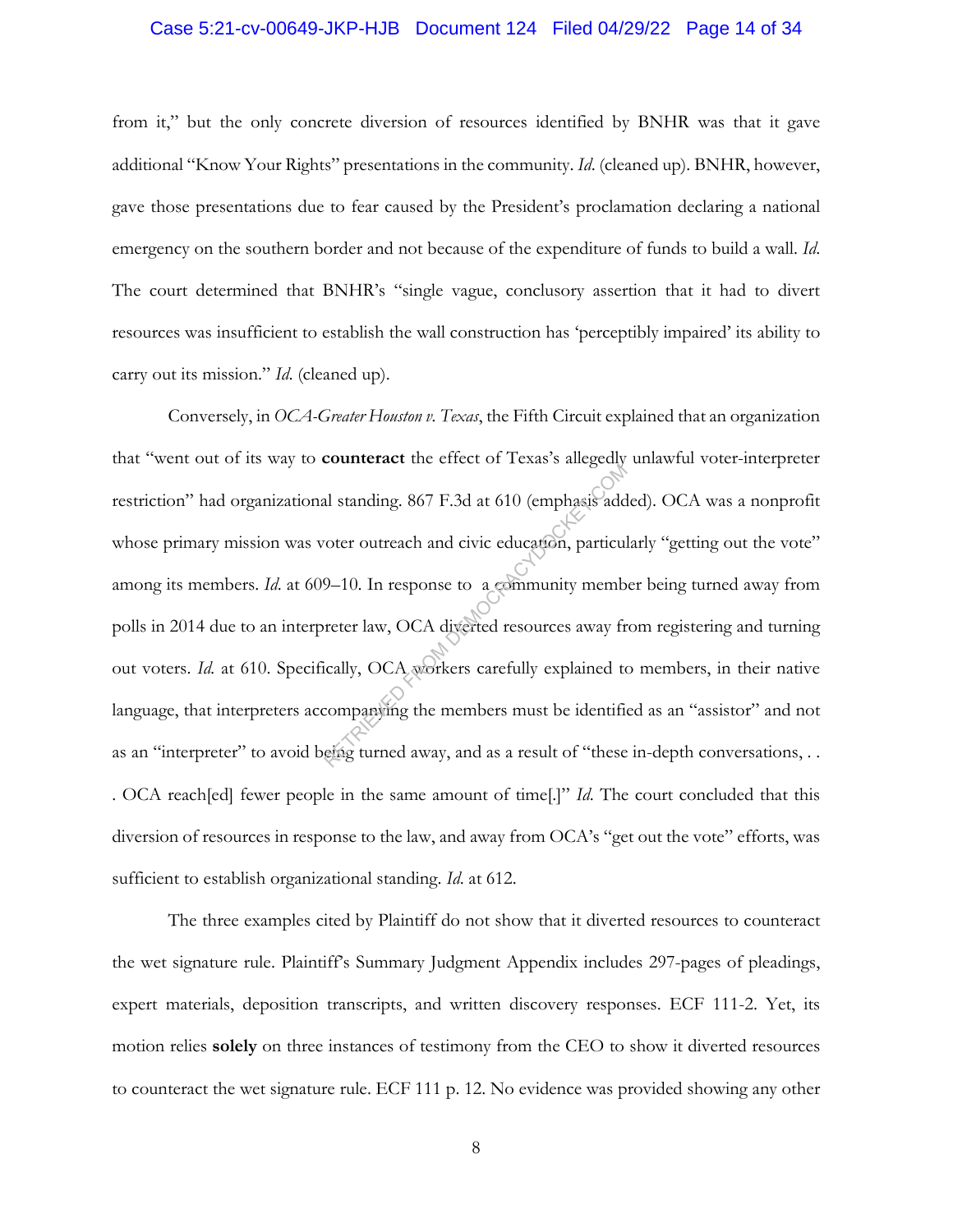#### Case 5:21-cv-00649-JKP-HJB Document 124 Filed 04/29/22 Page 15 of 34

diversion of resources to counteract the wet signature rule. *See* ECF 111-2.

The first example from the deposition testimony of its CEO cited in Plaintiff's Motion for

Summary Judgment has absolutely nothing to do with it diverting resources to **counteract** the wet

signature rule:

I think that the biggest injury is that we can't carry forth our mission of serving the voters the most streamlined way possible… Yeah, I think, you know, the time, energy, resources it takes our team, especially a small team, to go ahead and build a full work flow for Texas, to build a tool that we then can't use, the time and energy, you know, that was spent that we had to develop it and spend time on the ground to -- the fact that we can't like now use this technology to serve voters in the state… One of the big things for us is constantly -- again, like I said before, we're a small team internally so that means that we have to spend a pretty large amount of time discussing Texas and trying to figure out what we, you know, what we -- what ways we can serve the voters in Texas. When we can't use the e-sign tool then we have to try to think of -- our mission doesn''t really change, we still have to, you know, do our best to – to just be innovative and think about other ways that we can serve the voters and get them from the process, you know, from start-to-finish, you know, through the -- through the voting process. So I would say that the biggest thing for us is the time of staff, energy of staff, resourcing of -- of, you know, having to have these conversations, having to take on extra expenses to make sure that our work flows are, you know, compliant with Texas, then developing technology that ultimately can't be used, and then trying to come back to it on a pretty consistent basis to figure out if there are other things that we can engage in that will -- that we can scale that will serve voters. Example of the contracted with the e-sign<br>triangle of the contracted the e-sign<br>triangle in Texas. When we can't use the e-sign<br>at the innovative and think about other way<br>m from the process, you know, from start-t<br>the vo

ECF 111-2 pp. 127–28, 108:12–15, 109:3–110:13. This example discusses the resources Plaintiff invested in developing its broken e-sign tool before it was even aware of the wet signature rule, not a diversion of resources taken to counteract the wet signature rule. *See id.* The second example from the deposition testimony of its CEO, which it failed to include in its appendix, does not identify any **action** taken to counteract the wet signature rule—only that it is "constantly having to rethink" its processes. ECF 108-1 at pp. 88–89, 138:5–23, 140:19–141:6.

The most generous reading of this testimony is that Plaintiff contends that it **thought** about the wet signature rule; however, no concrete and particularized **actions** are identified. *See id*. If thoughts alone are sufficient to show a diversion of resources to counteract a challenged law, the injury in fact element is meaningless because any organization could conjure standing to challenge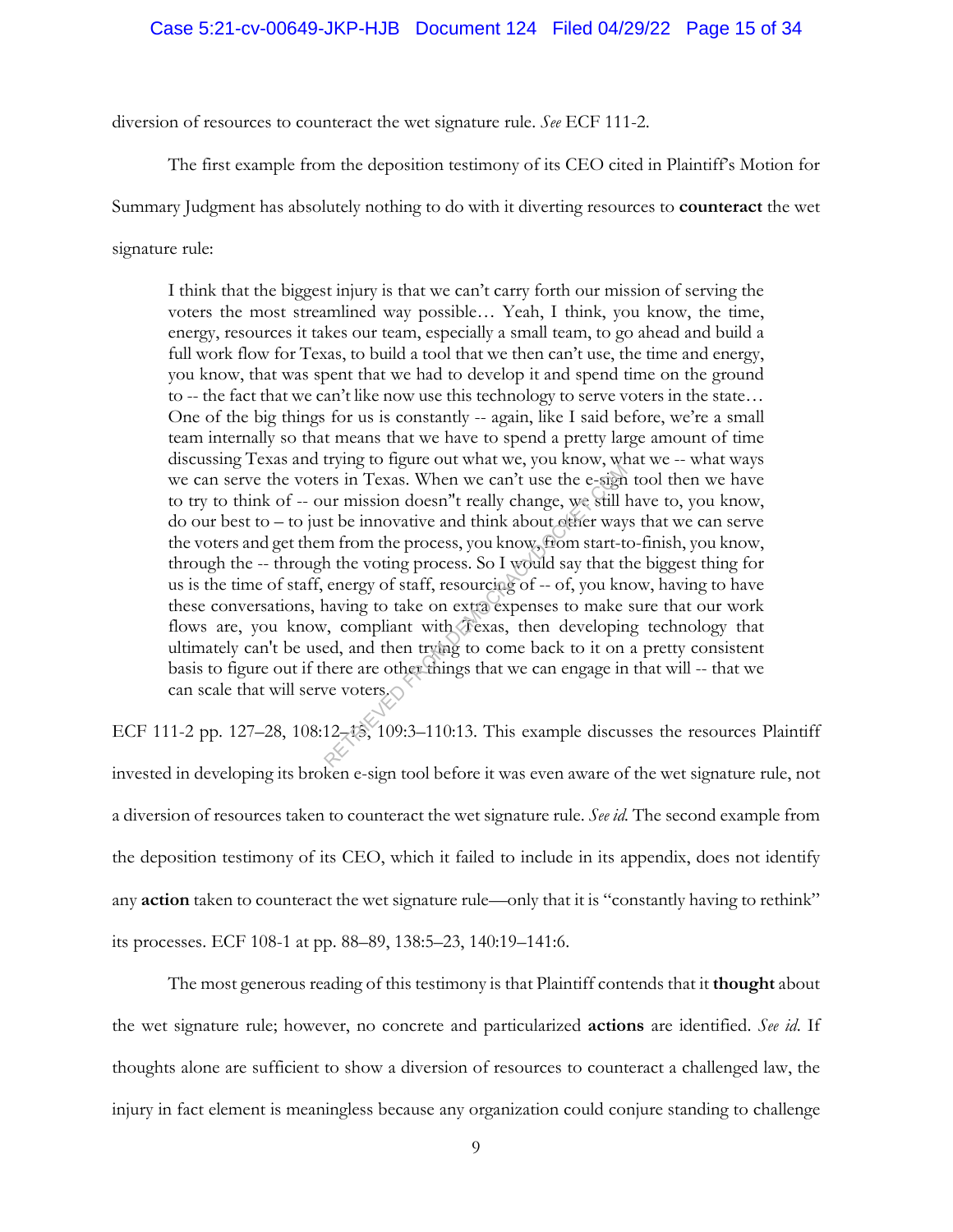#### Case 5:21-cv-00649-JKP-HJB Document 124 Filed 04/29/22 Page 16 of 34

any law by merely thinking. In *OCA*, organizational standing was shown where OCA did more than simply think about the challenged law—it clearly articulated that it engaged in in-depth conversations with its members explaining how interpreters should identify themselves at polling locations in a language they could understand. *See* 867 F.3d 604, 610 (5th Cir. 2017).<sup>4</sup> The Court should find that Plaintiff has not identified an injury in fact from the testimony of its current CEO that it spent time thinking about the wet signature rule. *See El Paso County*, 982 F.3d at 343.

Finally, the third example cited in Plaintiff's Motion refers to partnering with the NextDoor app to connect its users with their neighbors who have printers. ECF 111-2 pp. 135–36. Plaintiff's Complaint and written discovery responses do not mention NextDoor. ECF 1 ¶¶ 19–20; ECF 93- 10 p. 5. Intervenor Paxton asked Plaintiff to "[p]lease produce all documents, including but not limited to, invoices, receipts, email communications, vendor statements, accounting statements, or tax returns reflecting Plaintiff's diversion of resources and expenditure of funds in response to the supposed 'Wet Signature Rule' and/or HB3107. ECF 93-3 p. 4. Plaintiff produced no documents referencing NextDoor during discovery and its reliance on its partnership with NextDoor when it failed to disclose that it considered this a diversion of resources to counteract the wet signature explorate as not members reads of<br>sked Plaintiff to "[p]lease produce all doce<br>email communications, vendor statements,<br>?s diversion of resources and expenditure of<br>? and/or HB310722ECF 93-3 p. 4. Plaintip<br>idered this a di

<sup>4</sup> None of the other cases cited by this Court as having similar injuries to those alleged here involved mere **thoughts**  about the activity or laws those organizations sought to challenge. ECF 49 at 4-5; *Scott v. Schedler*, 771 F.3d 831, 837 (5th Cir. 2014) (organization's head of voter registration held six voter registration drives outside benefits offices in Louisiana.); *Mi Familia Vota v. Abbott*, 497 F. Supp. 3d 195, 209 (W.D. Tex. 2020) (citing to a declaration describing the organization's lobbying efforts, including writing the Secretary and contacting the county elections department and commissioner's court "to ask them to provide and require voters and poll workers with PPE" and "fielding many more calls from voters in the communities that we serve"); *Richardson v. Tex. Sec'y of State*, 485 F. Supp. 3d 744, 762 (W.D. Tex. 2020), *rev'd in part, vacated in part sub nom*. *in Richardson v. Flores*, 28 F.4th 649 (5th Cir. 2022) (describing, *inter alia*, organization's resources spent producing video training and social media posts to mitigate the effects of the challenged signature-comparison procedures); *Frederick v. Lawson*, 481 F. Supp. 3d 774, 790 (S.D. Ind. 2020) (the organization "devoted time and resources that it would not otherwise have expended to notifying its members of the risks of mailing in an absentee ballot" and the considerable time it would spend updating its curriculum and presentation materials for training sessions about the challenged law.); *Lewis v. Hughs*, No. 5:20-CV-00577-OLG, 2020 WL 4344432, at \*10-12 (W.D. Tex. July 28, 2020), *aff'd*., No. 20-50654, 2020 WL 5511881, at \*1 (5th Cir. Sept. 4, 2020), *order withdrawn*, No. 20-50654, 2020 WL 6066178 (5th Cir. Oct. 2, 2020), *rev'd sub nom*., *Lewis v. Scott*, 28 F.4th 659, 664 (5th Cir. 2022); *Common Cause Indiana v. Lawson*, 937 F.3d 944, 952 (7th Cir. 2019) (the organization, *inter alia*, created a poster, added new resources on its website for voters to check their registration status, conducted training sessions aimed at educating voters and community activist about the increased risk of erroneous voter registration cancellations, and updated its curriculum.).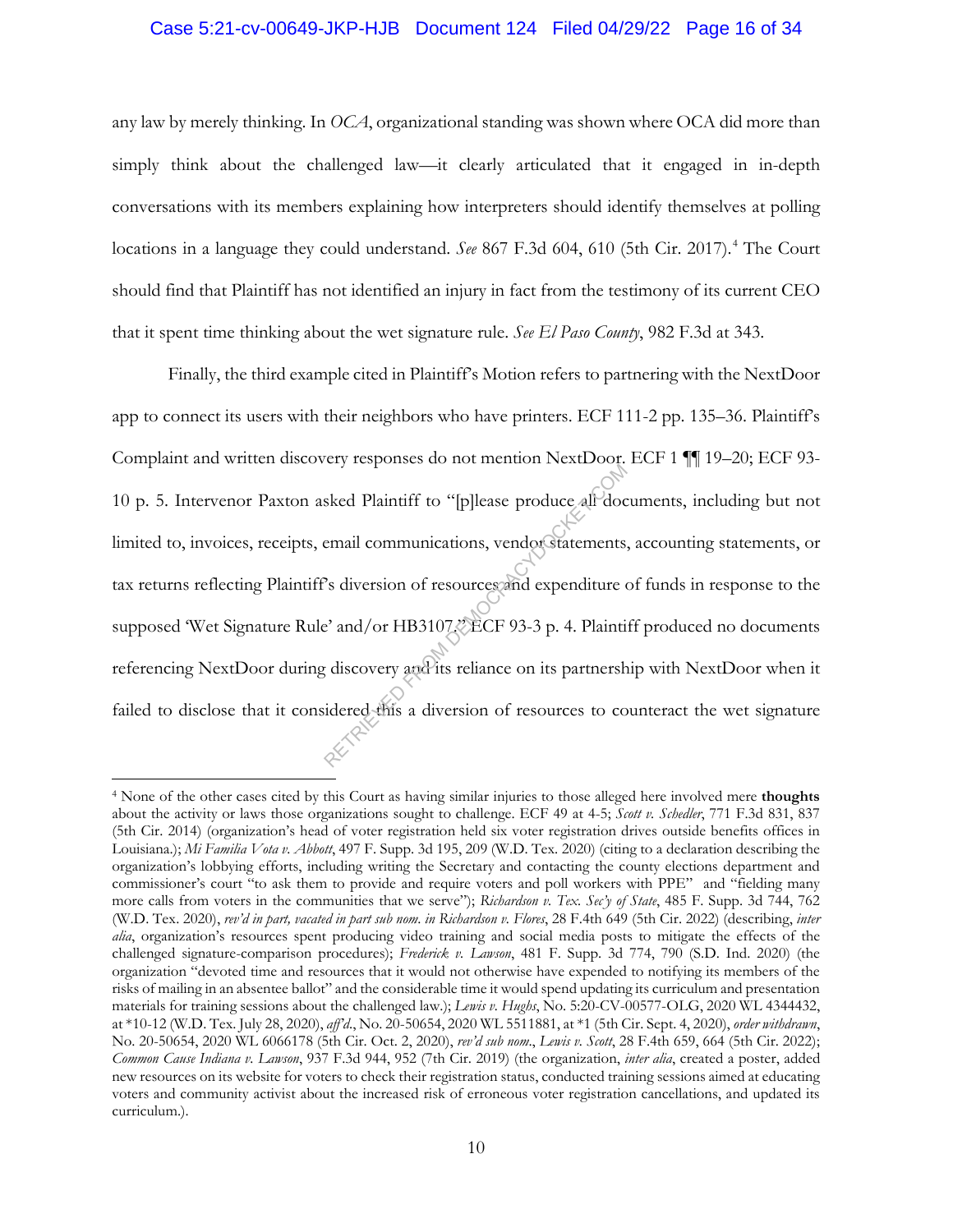#### Case 5:21-cv-00649-JKP-HJB Document 124 Filed 04/29/22 Page 17 of 34

materially prejudices Defendants and should be rejected by the Court. In any event, the NextDoor partnership was only contemplated as a response to COVID-19, was not specific to Texas, and was not intended to counteract the wet signature rule. Vote.org, NextDoor and Vote.org Team Up to Help Neighbors Get the Vote Out, *NextDoor* (Aug. 25, 2020), https://blog.nextdoor.com/2020/08/25/nextdoor-and-vote-org-team-up-to-help-neighbors-getthe-vote-out/. Plaintiff cannot credibly contend that a nationwide program to counteract the COVID-19 pandemic was instead intended to counteract the wet signature rule in Texas.

## **2. Plaintiff cannot manufacture an injury from its ignorance of the wet signature rule.**

In *Fair Elections v. Husted*, the Sixth Circuit found that an organization, AMOS, lacked organizational standing to challenge a law disenfranchising late jailed voters. 770 F.3d 456, 458–59 (6th Cir. 2014). The organization argued that it learned "late in the game" of the law and did not have enough time to modify its voting rights placards or print new supplemental material. *Id.* at 459. It had to, instead, use its small staff to teach election volunteers that a pre-election arrest could result in the loss of a chance to vote. *Id*. The court held "[t]hat AMOS's placards and supplemental materials failed to contain a full and accurate description of the years-old late jailed electors issue is not an Article III injury, and even if it were, it is not fairly traceable to the State, only to AMOS's ignorance of the law." *Id*. at 459. Fusted, the Sixth Circuit found that an original<br>allenge a law disenfranchising late failed vo<br>tion argued that it learned "aate in the gan<br>its voting rights placards or print new su<br>small staff to teach election voluntee

Conversely, the Sixth Circuit found that the Northeast Ohio Coalition for the Homeless (NEOCH) had standing because "[u]nlike the plaintiff organization in *Fair Elections* that challenged then-existing voting law, NEOCH takes issue with newly enacted provisions. That distinction is not just academic. Whereas the *Fair Elections* plaintiff merely exhausted 'efforts and expense [in] advis[ing] others how to comport with' existing law, NEOCH has immediate plans to mobilize its limited resources to revise its voter-education and get-out-the-vote programs on account of [the change in law]." *Ne. Ohio Coal. for the Homeless v. Husted*, 837 F.3d 612, 624 (6th Cir. 2016) (quoting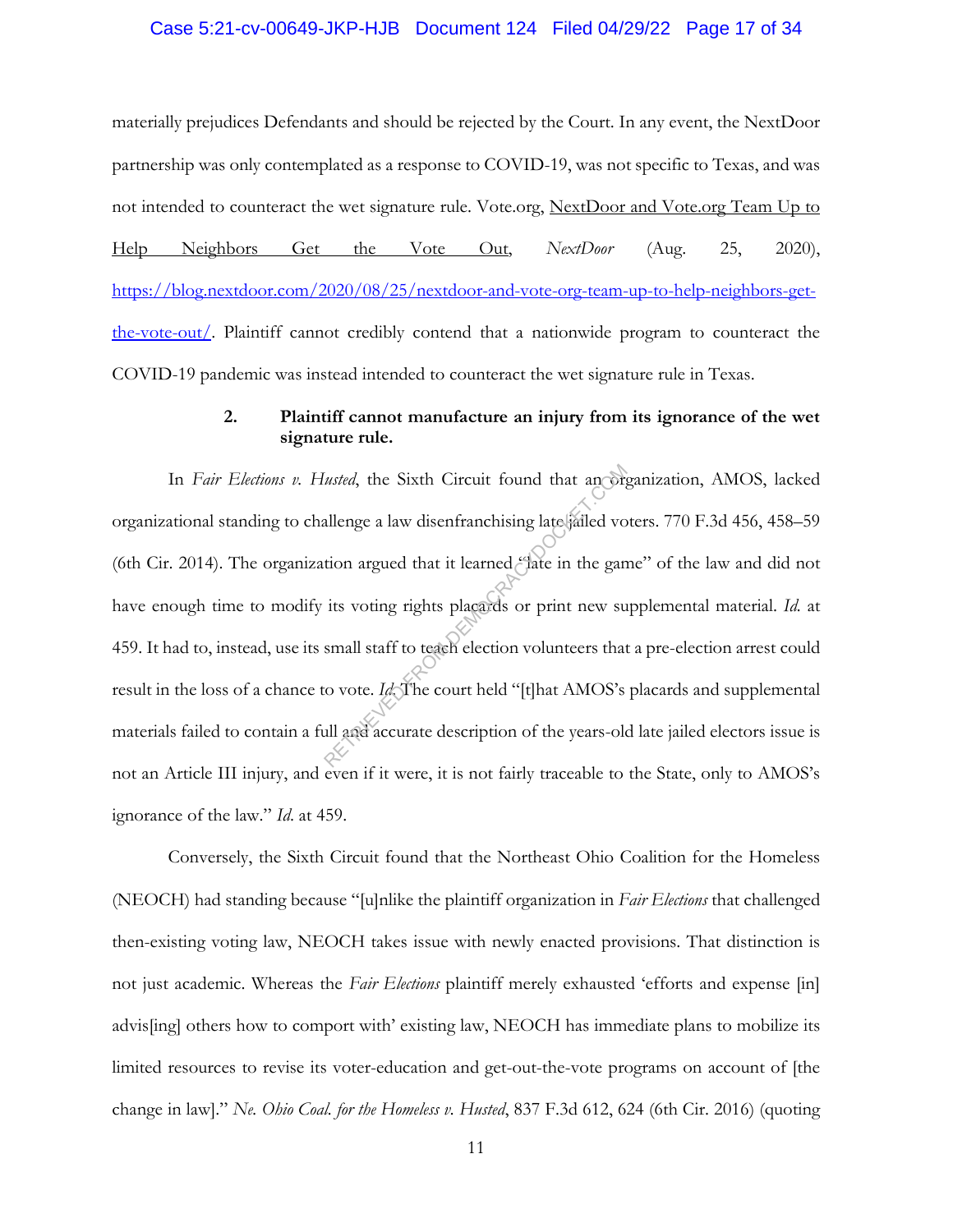#### Case 5:21-cv-00649-JKP-HJB Document 124 Filed 04/29/22 Page 18 of 34

*Fair Elections*, 770 F.3d at 460). NEOCH had previously focused on helping the homeless with mailin voting, but, as a result of a newly passed law, diverted resources to driving the homeless to the polls. *Id*. The court concluded "[t]hat this is not simply the 'effort and expense' associated with advising voters how to 'comport' with the law, but an overhaul of the get-out-the-vote strategy of an organization that uses its limited resources helping homeless voters cast ballots." *Id*.

Here, it isn't even clear that Plaintiff updated its website after learning of the wet signature rule. There is no information on its Texas page about the wet signature rule. https://www.vote.org/state/texas/ (accessed Apr. 22, 2022). Even if it did update its program material after learning of the wet signature rule, it would still not have standing. Plaintiff already provides voter registration information, but was negligent in its failure to ensure that its information was accurate with respect to the decades-old wet signature rule. This mistake was far worse than the plaintiff's in *Fair Elections*, which simply failed to include information about the challenged law. *See* 770 F.3d at 459. *NEOCH* is distinguishable, since there the organization diverted resources to counteract a new law. *See* 837 F.3d at 624. Here, Plaintiff actively provided the **wrong** information about the law to users. ECF 108-1 p. 99, 180:11–181:14. When it subsequently provided the correct information to users, like all its other purported injuries from 2018, it was correcting its own mistakes, not "counteracting" the wet signature rule. From the decades-old wet signature cule. This not<br>the decades-old wet signature cule. This not<br>which simply failed to include information<br>I is distinguishable since there the organize<br>F.3d at 624. Here, Plaintiff actively

Alternatively, even if the Court agrees with Plaintiff's contention that HB 3107 "codified" the wet signature rule, Plaintiff's 2018 diversion of resources is like *El Paso County* where both alleged diversions of resources were in response an official proclamation occurring prior to the challenged activity. In *El Paso County*, the Fifth Circuit found that BNHR lacked standing where the only concrete examples of diverted resources were made in response to a proclamation about border security–not the subsequent expenditure of funds to build the wall. *El Paso County,* 982 F.3d 344. If Plaintiff's purported diversion occurred when the Secretary issued a press release on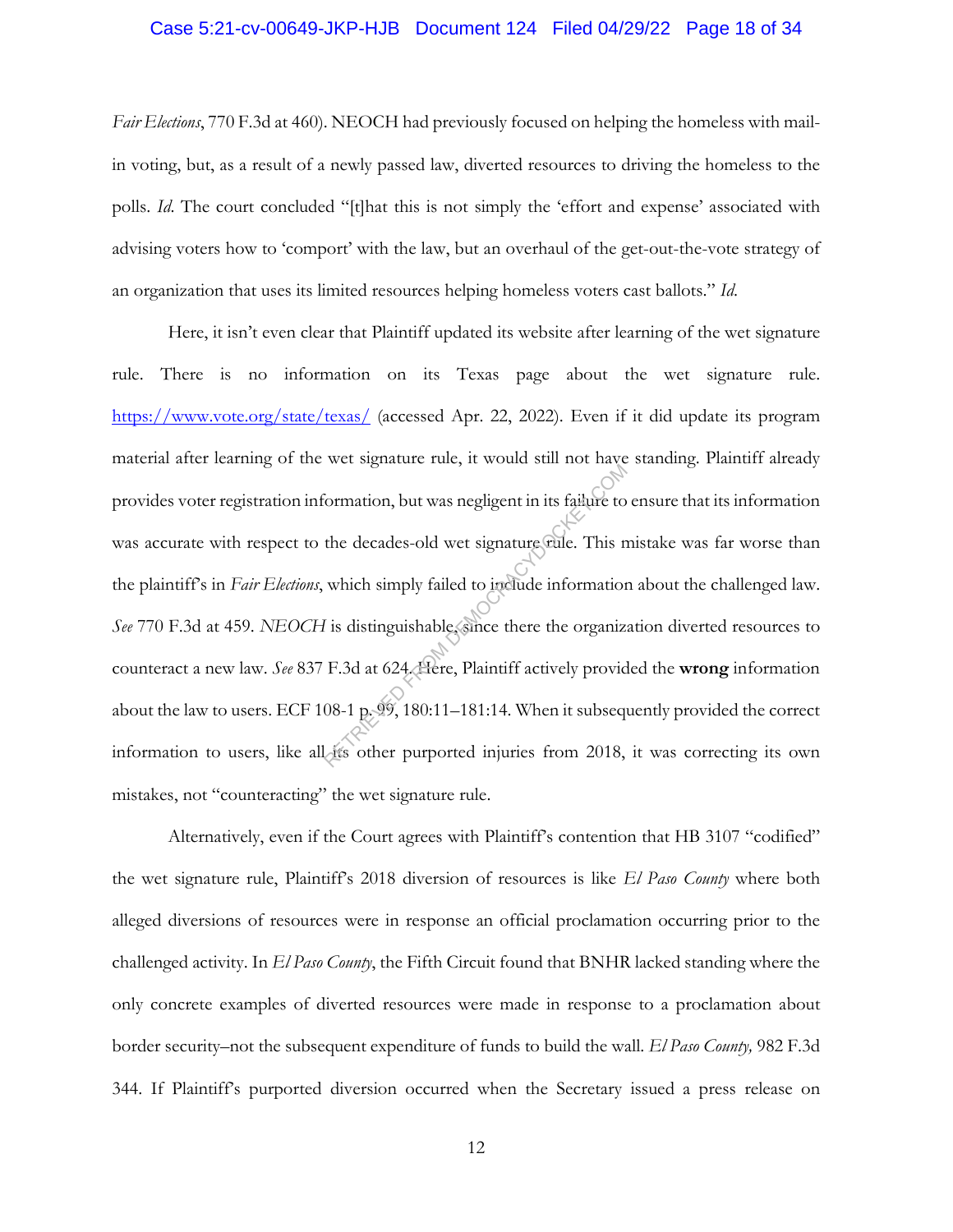#### Case 5:21-cv-00649-JKP-HJB Document 124 Filed 04/29/22 Page 19 of 34

October 4, 2018; not in 2021 when HB 3107 was passed, ECF 1 at ¶¶ 19–20; then like the organization in *El Paso County*, Plaintiff cannot provide concrete examples of resources it diverted *after* the passage of HB 3107 intended "counteract" the law. ECF 93-10 p. 5.

#### **C. Plaintiff's purported injuries were self-inflicted—not caused by Defendants.**

Plaintiff's purported injuries were self-inflicted by its negligence because, had Plaintiff contacted the Secretary before developing and launching its e-sign tool, it would have been told that a wet signature was required. Article III standing requires a causal connection between a plaintiff's injury and the defendant's challenged conduct, it doesn't require a showing of proximate cause or that "the defendant's actions are the very last step in the chain of causation." *Bennett v. Spear*, 520 U.S. 154, 169 (1997). Causation, for example, exists when the defendant's actions produce a "determinative or coercive effect upon the action of someone else," resulting in injury; however, it does not exist when the Plaintiff's injuries are "the result of the independent action of some third party not before the court." *Id*. at 167. The asserted injury cannot be "self-inflicted." Ass'n of Cmty. Orgs. for Reform Now v. Fowler, 178 F.3d 350, 358 (5th Cir. 1999). From the the very find dep in the express<br>POPT). Causation, for example, exists where<br>coercive effect upon the action of someon<br>ten the Plaintiff's injuries are "the result of<br>the court." Id. at 16. The asserted injury<br>Now

On January 29, 2018, an anonymous organization with the same e-signature idea as Plaintiff contacted the Secretary to determine whether it could use electronic signatures. Ex. A, Tex. Sec'y of State Email, Resp. Appx. 3–4. The Secretary advised them, approximately 240 days before Plaintiff launched its e-sign tool in Texas, of the following:

As you point out, the Texas Election Code section 13.002(b) requires a voter registration application to be in writing and signed. Our office interprets this provision to require an actual wet signature on a piece of paper. Texas Election Code Sections 20.066 and 101.052(a-1) are the only exceptions to this requirement. In reading and interpreting the Texas Election Code, generally something has to be specifically allowed otherwise it is prohibited. The Texas Business and Commerce Code provision you cite does not apply. Therefore, capturing the signature on the VR application electronically is not allowed. However, the voter can print the application, sign it physically and then mail it to the voter registrar. Resp. Appx. 2.

Plaintiff's failure to check with the Secretary before launching its e-sign tool was negligent.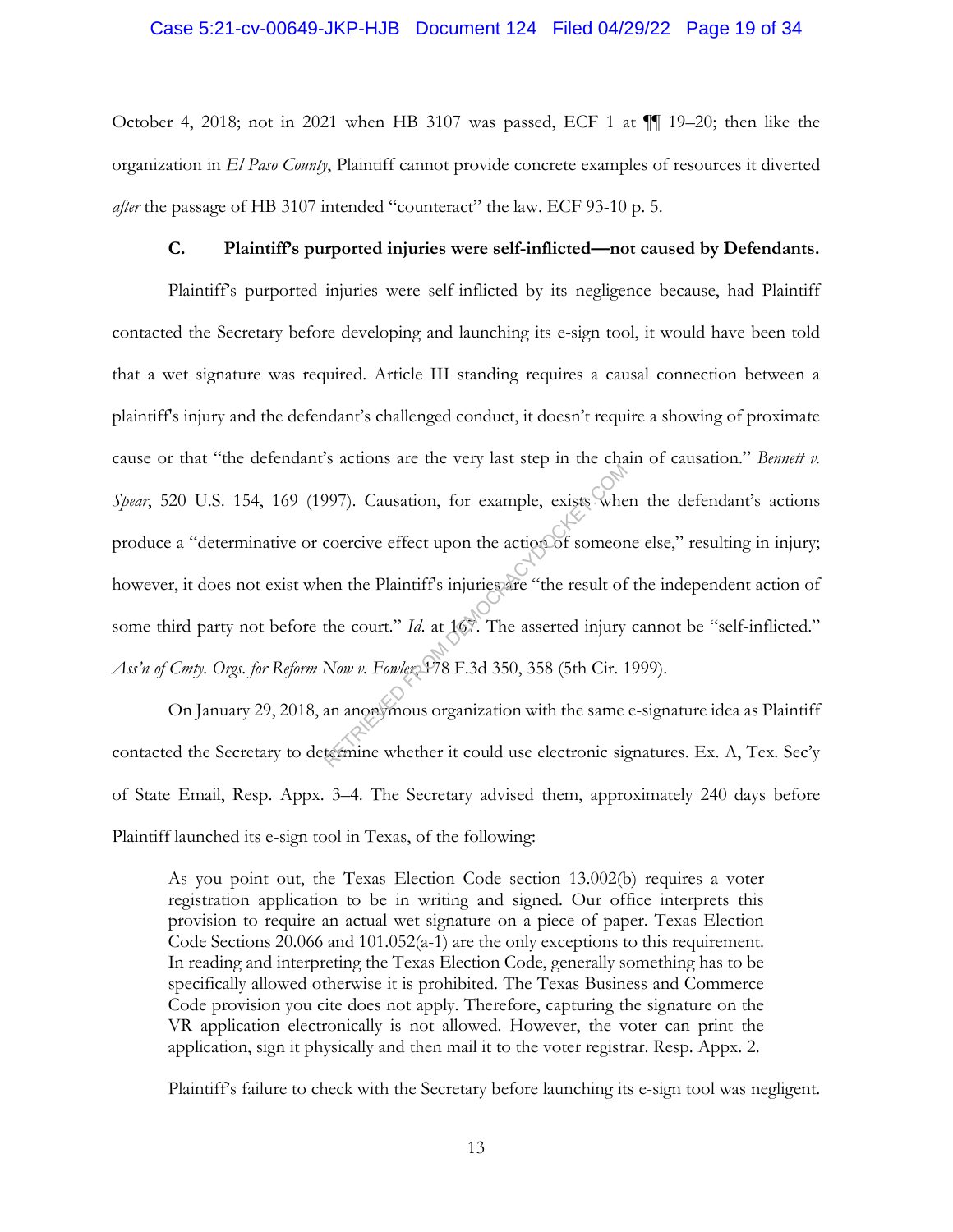### Case 5:21-cv-00649-JKP-HJB Document 124 Filed 04/29/22 Page 20 of 34

It was entirely foreseeable that launching the e-sign tool without discussing its legality with the Secretary could cause confusion if it was later determined to be unlawful. Plaintiff knew this and seemingly proceeded anyway–possibly to manufacture standing as part of its goal of "eliminating the wet signature requirement in every state." Resp. Appx. 56. In its 2018 Electronic Signature Project Memo, Plaintiff wrote "**[y]et every state in the nation insists that manually applied wet signatures are the only signatures that are valid in the context of voter registration**."5

*Id.* Plaintiff seemingly knew this before it even developed the e-sign tool. *Id*. <sup>6</sup> Thus, to the extent Plaintiff diverted resources to correct its failure to comply with the wet signature rule, the Court should find that it lacks standing because there is no causal connection to Defendants when the injuries were self-inflicted by its own negligence. *See Fair Elections*, 770 F.3d at 458–59.

## **II. The wet signature rule helps Texas establish whether an individual is eligible to vote and therefore complies with the Civil Rights Act.**

 Intervenor-Defendants have already articulated to this Court in previous briefing why Plaintiff's Section 1971 claim fails on its face. Not only did Congress fail to confer on Plaintiff a private cause of action, *see, e.g.*, *McKay v. Thompson*, 226 F.3d 752, 756 (6th Cir. 2000), <sup>7</sup> but Plaintiff also failed to plead and develop facts that Texas's decades-old wet signature rule<sup>8</sup> was enacted for The state of the state of the state of the state of the state of the state of the state of the state of the Civil Rights Act.<br>
ts have already articulated to this Court fails on its face. Not only did Congress f<br>
ts, McKay

<sup>&</sup>lt;sup>5</sup> While undated, the Memo talks about 2018 in the present tense and states that it *will* develop an e-sign tool in nine weeks. So, presumably, the Memo predates the development of the e-sign tool.

<sup>6</sup> By valuing "expediency over almost everything else," Plaintiff caused its own injuries. https://www.vote.org/values/ ("We have a shared sense of urgency at Vote.org, and this causes us to value expediency over almost everything else."). This was not the first time Plaintiff has valued expediency over almost everything else. *See e.g.*, Giacomo Bologna, *Mississippi billboards encouraged people to vote—on the wrong day*, CLARION LEDGER (Oct. 21, 2019), https://www.clarionledger.com/story/news/politics/2019/10/21/mississippi-billboard-election-day-error-wrongday/4052589002/ (Vote.org posting billboards encouraging voters in Mississippi to vote on the wrong election day); *See also* Kathleen Gray, *Billboard along I-75 in Detroit urges people to vote—but includes wrong election date*, DETROIT FREE PRESS (Oct. 21, 2109), https://www.freep.com/story/news/politics/elections/2019/10/21/vote-detroit-billboard-wrongdate-election/4056295002/ (Same, but in Detroit).

<sup>7</sup> *But see Schwier v. Cox*, 340 F.3d 1284 (11th Cir. 2003). *Schwier* should not control the outcome in this case because it is wrongly decided under the Supreme Court cases of *Ziglar v. Abbasi*, 137 S. Ct. 1843, 1855–56 (2017), and *Alexander v. Sandoval*, 532 U.S. 275, 287 (2001), as explained in OAG's Motion to Dismiss and County-Intervenors' Motion for Summary Judgment. ECF 53 p. 10, 13–14; ECF 63 at p. 9; ECF 109 pp. 6–7.

<sup>8</sup> Act of May 13, 1985, 69th Leg., R.S., ch. 211, Sec. 1, § 13.002(b), 1985 Tex. Gen. Laws 802, 815.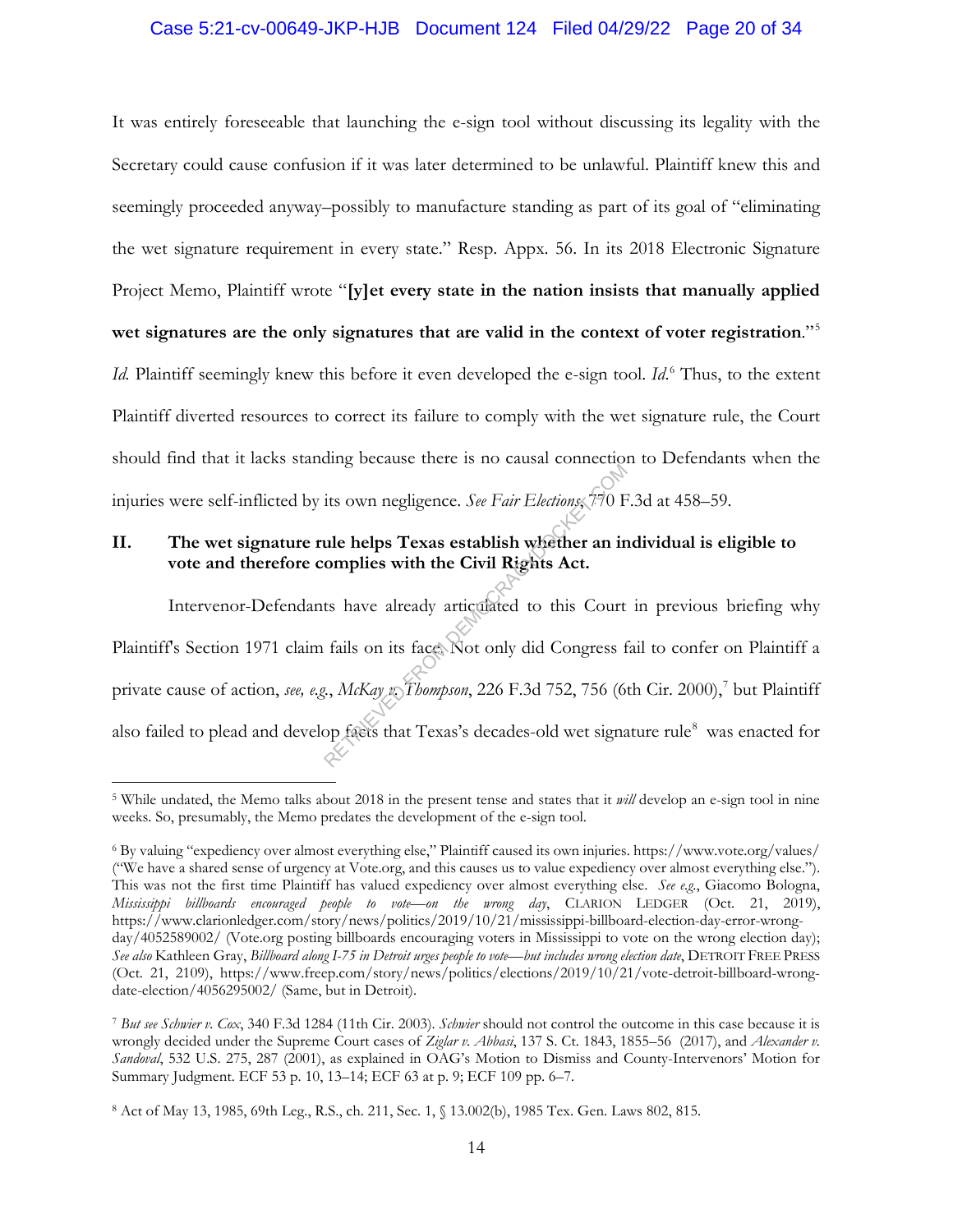#### Case 5:21-cv-00649-JKP-HJB Document 124 Filed 04/29/22 Page 21 of 34

the purpose of racial discrimination. Indeed, even if this Court were to confine its analysis to HB 3107, Plaintiff has alleged no facts establishing a racial motivation behind the legislation, which garnered unanimous, bipartisan support from both the Texas House and Senate. H.J. of Tex., 87th Leg., R.S. 4799 (2021); S.J. of Tex., 87th Leg., R.S. 2153 (2021); Resp. Appx. 59–61. Plaintiff therefore has fallen shy of its prima facie burden, as Section 1971 was enacted pursuant to the Fifteenth Amendment and thus only protects against racially motivated deprivations of rights. *See*, *e.g.*, *Broyles v. Texas*, 618 F. Supp. 2d 661, 697 (S.D. Tex. 2009). Rather than restating those arguments here, for the purpose of judicial economy, Defendants incorporate by reference the relevant sections of OAG's Motion to Dismiss and Reply, ECF 53 pp. 10–14, ECF 63 pp. 7–10, and Defendants Paxton and Garza's Motion for Summary Judgment, ECF 108 pp. 24–25, as well as the County Intervenors' Motion for Summary Judgment, which OAG joined in full, ECF 109 at pp. 2–13. This Response will center instead on the substantive deficiencies of Plaintiff's claim. Exa's Motion for Summary Judgment, which OAG<br>
enter instead on the substantive deficience<br>
signature is material to determining the<br>
not tread new ground. Numerous courts<br>
of Section 1971(a)(2)(B). United States v. We<br>
ug

## **A. Requiring a signature is material to determining the eligibility of voters.**

Plaintiff's claim does not tread new ground. Numerous courts have considered signature requirements in the context of Section 1971(a)(2)(B). *United States v. Ward*, 345 F.2d 857, 862 (5th Cir. 1965); *Org. for Black Struggle v. Ashcroft*, No. 2:20-CV-04184-BCW, 2021 WL 1318011, at \*5 (W.D. Mo. March 9, 2021) (signature is not immaterial to voter qualification); *Howlette v. City of Richmond*, 485 F. Supp. 17, 22–23 (E.D. Va. 1978), *aff'd*, 580 F.2d 704 (4th Cir. 1978) (signaturebefore-notary requirement impresses upon the signatory the importance of voting for referendum). And time and again, these courts have deemed signature requirements material to ascertaining the voter's qualifications. *See id.* Plaintiff in fact does not challenge in its Complaint the appropriateness of Texas requiring that applicants sign their voter registration forms. Plaintiff instead takes issue with a narrow application of a decades-old rule that happens to have the effect of precluding Texans from utilizing Plaintiff's preferred voter registration technology. The argument fails because Section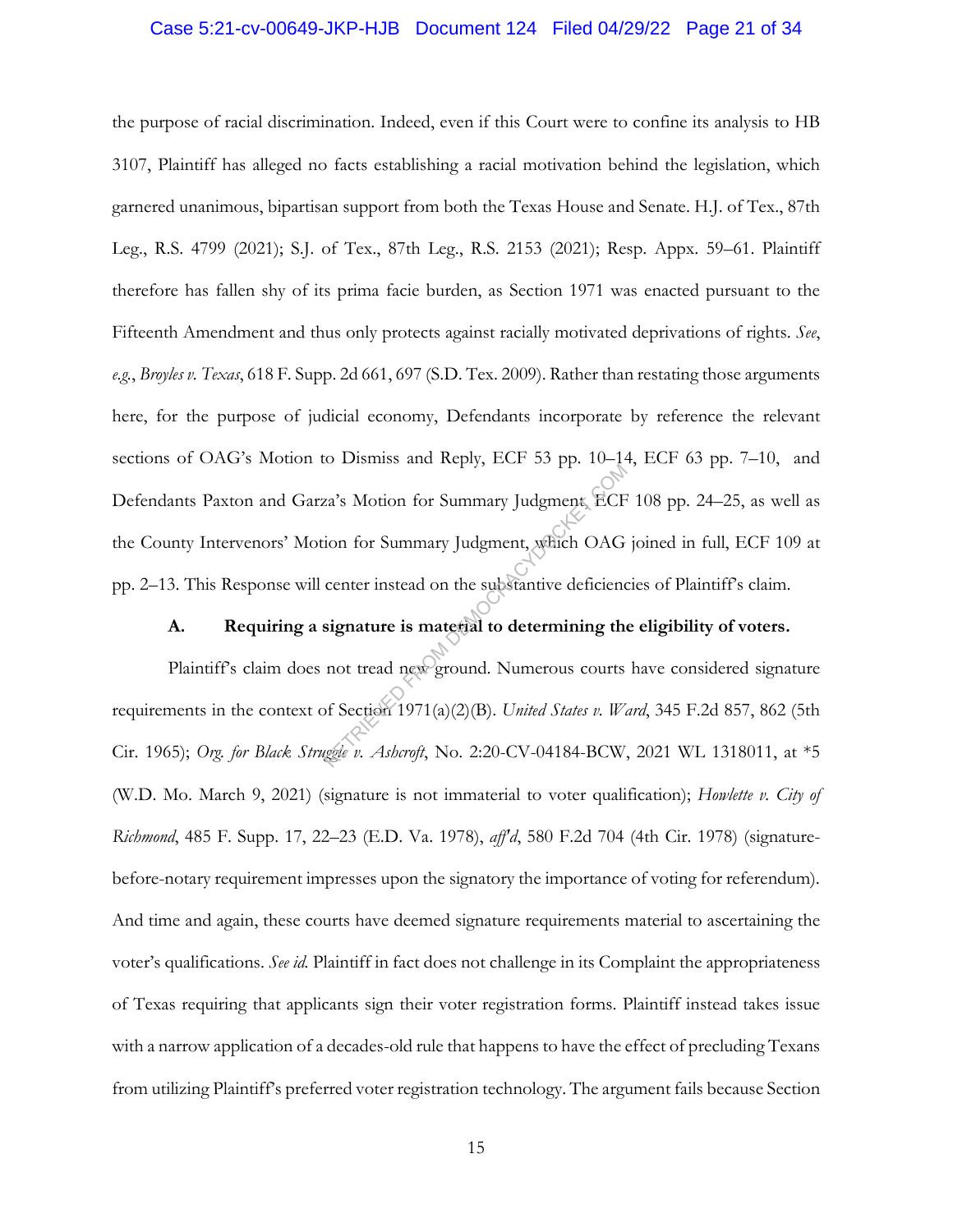#### Case 5:21-cv-00649-JKP-HJB Document 124 Filed 04/29/22 Page 22 of 34

1971 is only meant to guard against arbitrary deprivations of the right to vote, such as by having voters follow needlessly technical instructions. *Diaz v. Cobb*, 435 F. Supp. 2d 1206, 1213 (S.D. Fla. 2006). It does not impose upon the State an obligation to adopt specific methods of voter registration, even if some voters may find the methods more convenient. In arguing otherwise, Plaintiff misapprehends the case law surrounding Section 1971, as well as the purpose that the wet signature rule serves in Texas's voter registration regime.

By having voters physically sign the registration form, Texas achieves two immediate objectives material to determining applicants' eligibility to vote: first, applicants attest to meeting the qualifications necessary to vote under state law, and second, the requirement impresses on applicants the severity of providing false information. This is because the voter registration form, by law, contains three statements next to the signature field that "track the statutory eligibility requirements for voting in" Texas. *Cobb*, 435 F. Supp. 2d at 1212. Namely, viding false information. This is because the<br>rest viding false information. This is because the<br>rest rest to the signature field that "tra-<br>rexas. *Cobb*, 435 F. Suppedd at 1212. Name<br>it this county and a U.S. Citizen;<br>na

- I am a resident of this county and a U.S. Citizen;
- I have not been finally convicted of a felony, or if a felon, I have completed all of my punishment including any term of incarceration, parole, supervision, period of probation, or I have been pardoned; and
- I have not been determined by a final judgment of a court exercising probate jurisdiction to be totally mentally incapacitated or partially mentally incapacitated without the right to vote.

Tex. Elec. Code  $\binom{13.002(c)(3)-(6)}{2}$ ; ECF 108-1 p. 1. The official form, designed by the Secretary of State, includes the additional statement, "I understand that giving false information to procure a voter registration is perjury and a crime under state and federal law." Tex. Elec. Code § 13.122(a)(1); ECF 108-1 p. 1. The Secretary of State's Director of Elections Keith Ingram testified that when voters sign the application form, they are not just affirming the accuracy of the information in boxes 1 through 9; voters are attesting to their eligibility as stipulated on the form as well as their knowledge that dishonesty could result in criminal penalties. ECF 108-1 at p. 415, 159:7–13, 160:5– 22. The requirement, in other words, has both educational and deterrent functions by alerting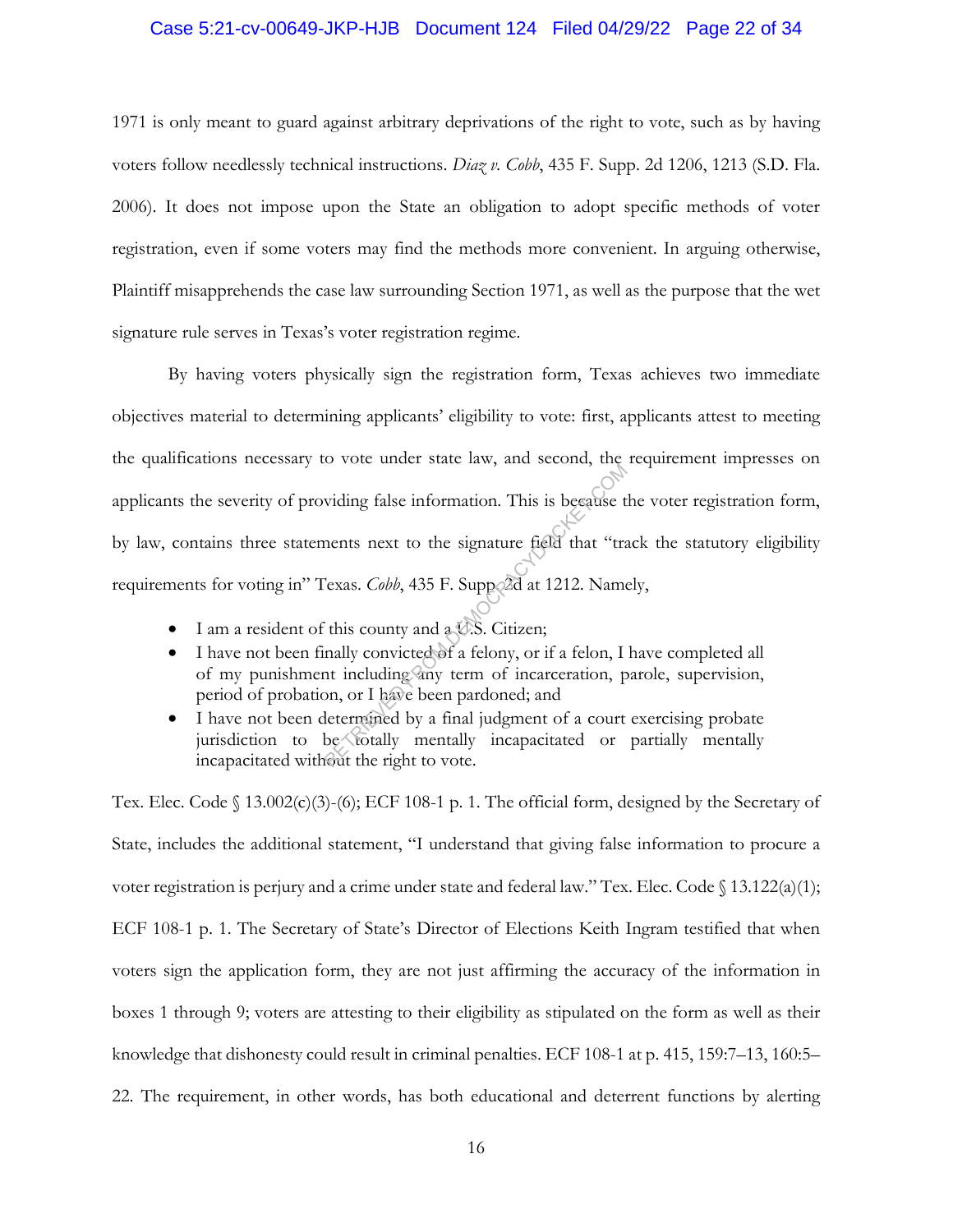#### Case 5:21-cv-00649-JKP-HJB Document 124 Filed 04/29/22 Page 23 of 34

applicants of specific requirements and communicating "the seriousness of the act," thereby deterring misrepresentations. *See Howlette*, 485 F. Supp. at 23.

Allowing applicants to submit an electronic or digital signature undermines the effectiveness of these safeguards. When an applicant physically signs the registration form, the State has assurance that the applicant is the person attesting to the information on the form and has done so in the context of the three statements. ECF 108-1 pp. 415–17, 159:1–165:5. If the registration form is accompanied by an electronic or digital signature, then there is no guarantee that the signature was not affixed to the form by a third-party or was perhaps affixed by the voter, but not in the context of the three statements. These two concerns are particularly acute with respect to registration forms submitted via a web application, such as the program set up by Plaintiff, since applicants input their information in embedded fields remotely and upload a free-floating signature that is only attached to a completed registration form later. ECF 108-1 pp. 66–67, 72–73, 47:11– 48:15, 53:13–22, 72:11–74:4. The web application then auto-populates the application. *Id.*; Resp. Appx. 46-48 (workflow), 51-54 (populated registration application). There is no guarantee that applicants read or even had the opportunity to review Texas's eligibility requirements.<sup>9</sup> In contrast, Director Ingram explains that mail-in registration forms always have the three statements "right above the signature box," so there is no doubt to what the applicant is attesting, even if some possibility of fraud remains. ECF 108-1 p. 419, 176:17–177:6. We also application, such as the program<br>with a web application, such as the program<br>tion in embedded fields remotely and uplo<br>npleted registration form later. ECF 108-1<br>The web application then auto-populates<br>54 (populate

As courts have recognized, "Plaintiffs cannot claim with certainty that the persons who [signed the registration form] were in fact qualified voters." *Howlette*, 485 F. Supp. at 22. "The most that advocates of plaintiffs' position can fairly contend is that" the information entered on the registration form imitated the necessary requisites, barring the lack of an original, wet signature. *Id.* 

<sup>&</sup>lt;sup>9</sup> Vote.org's voter registration tool has a single box that users must check that states, "I am a U.S. citizen, and I am eligible to register to vote in Texas." Resp. Appx. 47. An asterisk indicates that users must check the box to complete the application. *Id*.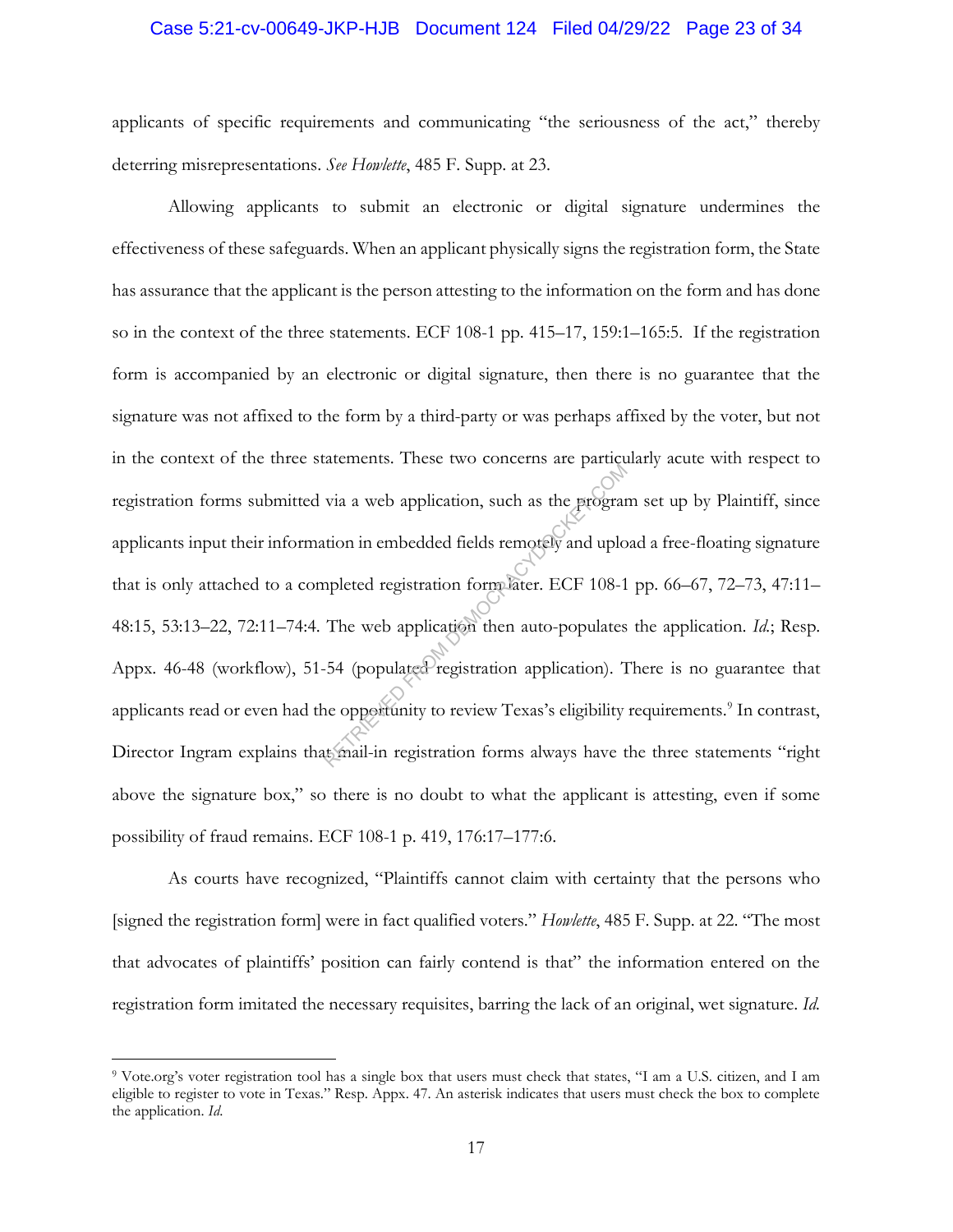#### Case 5:21-cv-00649-JKP-HJB Document 124 Filed 04/29/22 Page 24 of 34

For this reason, Section 1971(a)(2)(B) permits states to stipulate reasonable procedures that help certify applicants' eligibility. To offer an analogous example, in *Diaz v. Cobb*, the district court upheld a Florida law that instructed registrars to reject any voter registration form that did not have three checked boxes affirming the applicants' eligibility to vote. 435 F. Supp. 2d at 1212–13. The district court noted that although Florida already required applicants to swear an oath attesting to their eligibility, "the oath contains a general affirmation of eligibility," whereas "the check-boxes contain specific affirmations of specific qualifications." *Id.* at 1212. The questions posed by the check-boxes were therefore material "as a matter of law" since they tracked Florida's voting qualifications and uniquely aided the state in determining whether the applicants met the statutory standard. *Id.* at 1213. The same is true here, as the wet signature rule helps Texas ensure that applicants satisfy each particular qualification.

Plaintiff attempts to diminish this obvious benefit by pointing to the registration process conducted by the Department of Public Safety (DPS), where the State captures applicants' signature electronically by means of a note pad. However, as Director Ingram explains, the use of term "digital or "imaged" signature in this instance is a misnomer. ECF 108-1 p. 391, 61:19–62:12. When voters register through DPS, they appear before state personnel with identification documents in hand. ECF 108-1 p. 466, 114:4-11. The state official then reads to them the three eligibility statements required by law and after the voters attest to the information, has them physically sign an electronic note pad, which captures the signature for transmittal. ECF 108-1 at p. 418, 172:3– 11. Texas therefore has the same, if not greater, assurance that voters are notified of the eligibility requirements and understand the consequences of tendering false information, as applicants would be attesting to their eligibility with the personification of the law staring at them. ECF 108-1 at p. 466, 114:1–11. And this is not taking into account the fact that the State has the opportunity to confirm the applicants' identity prior to initiating the registration process. The state is true here, as the wet signature rule<br>alar qualification.<br>diminish this obvious benefit by pointing<br>tof Public Safety (DPS), where the State can<br>note pad. However, as Director Ingram<br>in this instance is a misno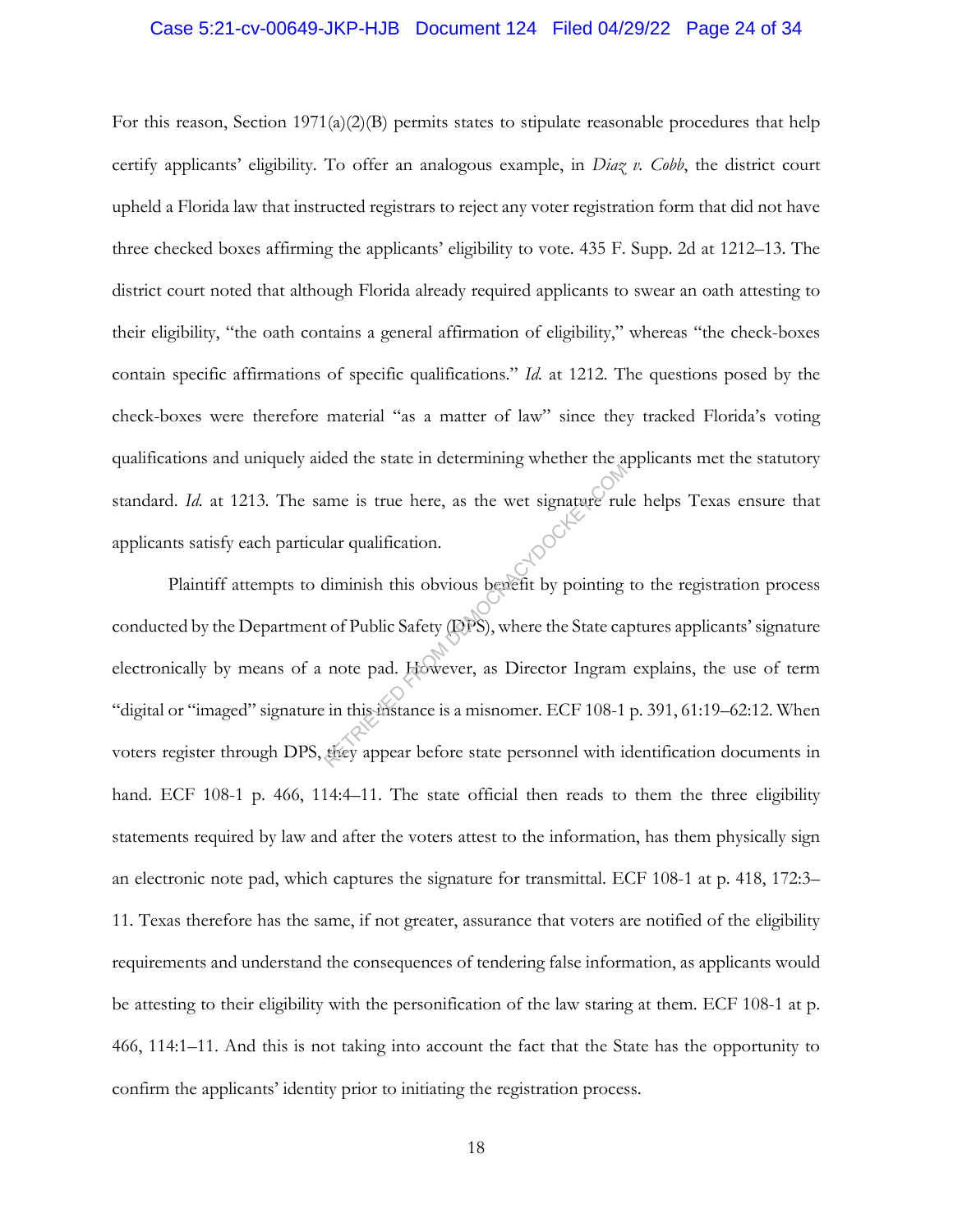#### Case 5:21-cv-00649-JKP-HJB Document 124 Filed 04/29/22 Page 25 of 34

Plaintiff's reliance on the *Schwier* line of cases is of no help to it. The district court in *Schwier v. Cox* held that Georgia could not require voters' social security numbers in the registration application process because mandated disclosure violates the Privacy Act. 412 F. Supp. 2d 1266, 1276–77 (N.D. Ga. 2005), *aff'd*, 439 F.3d 1285 (11th Cir. 2006). Here, on the other hand, Texas is not asking for any extra information that is immaterial to voter qualification—it is requiring the act of signing a paper affirming the voter's qualifications. Schwier is therefore distinguishable on both the facts and the law because no federal law prohibits the State from requiring signatures. *See id.*

The last argument Plaintiff makes is that since neither the county registrar nor the Secretary references an applicant's signature during the verification process, then requiring an original, wet signature is superfluous. *See* ECF 111 p. 10–11. Intervenor-Defendants do not agree with Plaintiff's description of the verification process, but Plaintiff's point is irrelevant in any event. Not only would Plaintiff's reasoning apply to all signature requirements—not just the narrow application at issue here—but it assumes, without citation or authority, that the only utility incumbent to a wet signature is to match it against another signature provided by the voter. As explained in prior briefing, Texas does rely on signature matching when certifying the authenticity of mail-in ballots. And having a clear, wet signature at registration helps in this regard. But that is an added benefit of the wet signature rule. The primary interest is that the wet signature rule ensures that applicants know of and comply with Texas's eligibility requirements. *See Cobb*, 435 F. Supp. 2d at 1212–13. CF 111 p. 10–11. Intervenor-Defendants compared to the process, but Plaintiff's point is irrelevantly be all signature requirements—not just without citation or authority, that the only not another signature provided by th

#### **B. No voter is "den[ied] the right . . . to vote in any election" because of an error in or omission of the registrant's signature.**

When a prospective voter submits the registration application with an imaged signature, which has never been a permissible procedure under the Texas Election Code, the prospective voter is sent a notice of incomplete and is permitted to resubmit the application with a valid signature and become properly registered. Tex. Elec. Code § 13.073; ECF 108-1 p. 426, 202:13– 203:1; Defs.'s Ex. F, Vote.org Email to Users, ECF 108-1 p. 11. Plaintiff acknowledged this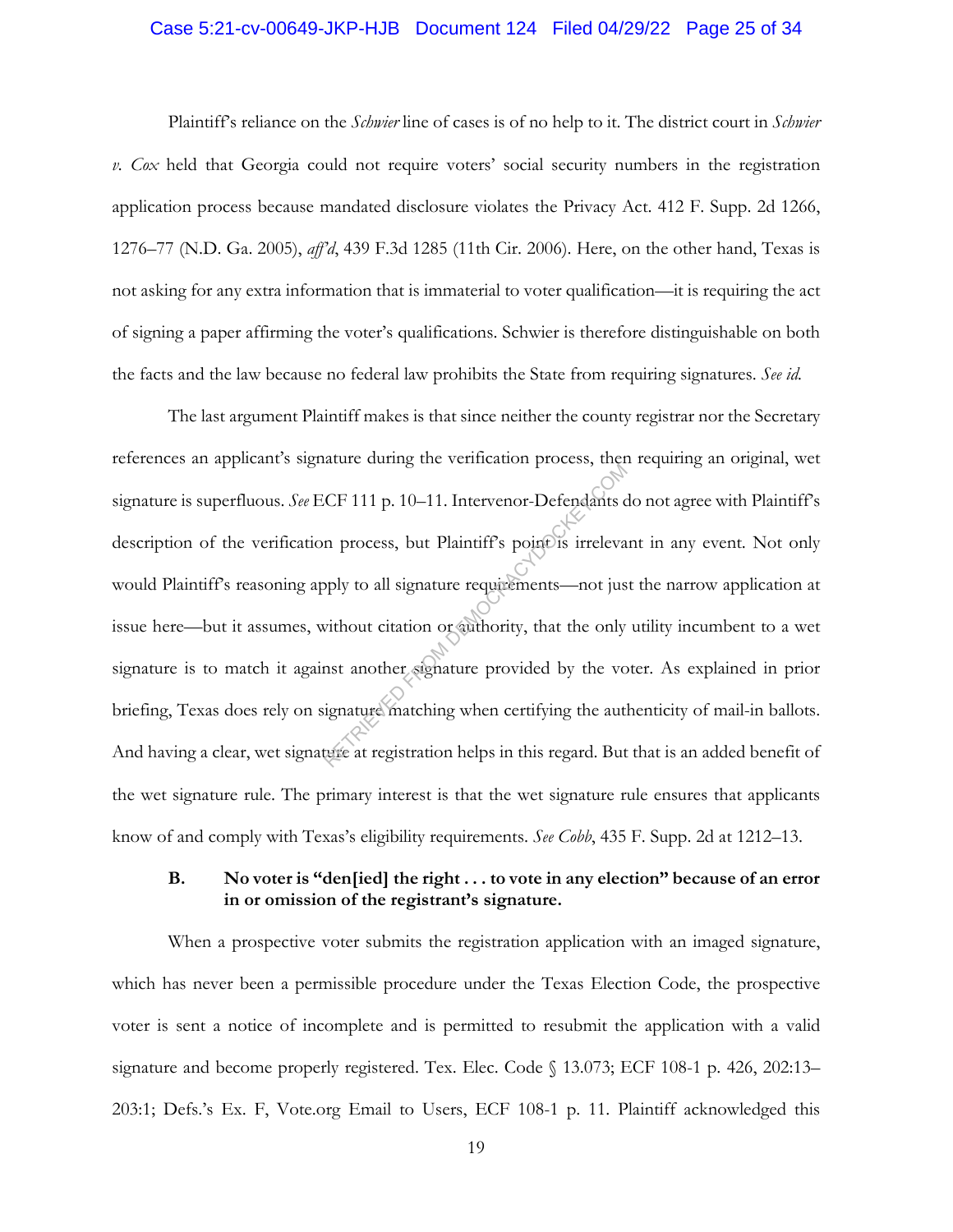#### Case 5:21-cv-00649-JKP-HJB Document 124 Filed 04/29/22 Page 26 of 34

procedure in its notice to those who had used its e-sign tool to attempt registration, and it told the users "Vote.org is truly, deeply, sorry for this inconvenience," which Plaintiff caused by misrepresenting election procedures to users. ECF 108-1 at 11; ECF 108-1 at p. 137, 330:17–22, 332:10–333:20. Further, as stated previously, because Plaintiff is an artificial entity that does not possess a right to vote in any election, there can be no denial of a right that does not exist. *See Nat'l Federation of the Blind of Tex., Inc. v. Abbott*, 647 F.3d 202, 209 (5th Cir. 2011).

Moreover, the Fifth Circuit, in a case under Section 1971 in which a finding of racial discrimination was upheld, held that the voter registrar may nevertheless require a signature of the applicant and allow the signature to be corrected if it contains some defect, but that the registrar is entitled to reject an application if the applicant refuses to sign. *Ward*, 345 F.2d at 862. To the extent a prospective voter would refuse to make the registration application susceptible to Texas's common-sense, fraud-prevention mechanism for signature matching, the person is not qualified under state law to cast a ballot. *See id.* For these reasons, Plaintiff fails to carry its burden at the summary judgment stage with evidence demonstrating a violation of Section 1971. In if the applicant refuses to sign. *Werd*, 345<br>refuse to make the registration application<br>tion mechanism for signature matching, to<br>t. *See id*. For these reasons, Plaintiff fails<br>a evidence demonstrating a violation of

## **III. HB 3107 is constitutional under** Anderson-Burdick**.**

Putting aside the fact that Plaintiff has no personal voting rights of its own to assert, the Constitution does not confer a right to facsimile voter registration or online voter registration. First, the Court must analyze the burden on Texas voters globally and not the burden the law creates on a discrete subset of voters who utilize Plaintiff's technology. *See Richardson v. Tex. Sec'y of State*, 978 F.3d 220, 235–36 (citing *Crawford v. Marion Cty. Election Bd.*, 553 U.S. 181, 197 (2008)). Second, Plaintiff asks the Court to skip the step of *Anderson-Burdick* analysis<sup>10</sup> requiring it to

<sup>&</sup>lt;sup>10</sup> In deciding whether an election regulation is constitutional, courts must balance "the character and magnitude of the asserted injury" to the rights the plaintiff seeks to vindicate against "the precise interests put forward by the State as justifications" for the challenged rule, all while taking into consideration "the extent to which those interests make it necessary to burden the plaintiff's rights." *Burdick v. Takushi*, 504 U.S. 428, 434 (1992) (quoting *Anderson v. Celebreeze*, 460 U.S. 780, 789 (1983)). If the law imposes only "reasonable, nondiscriminatory restrictions" upon the First and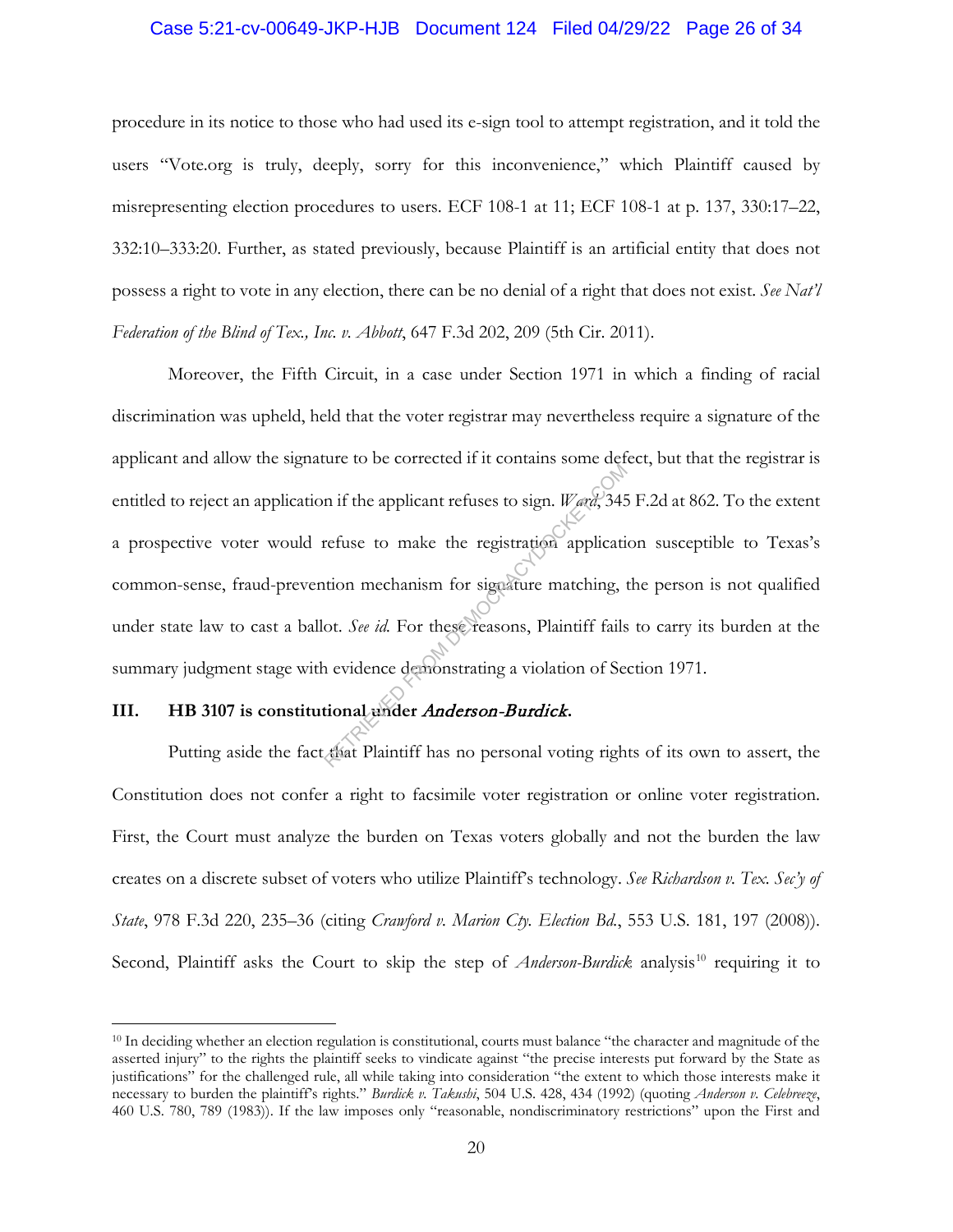#### Case 5:21-cv-00649-JKP-HJB Document 124 Filed 04/29/22 Page 27 of 34

establish a burden on the right to vote that it must weigh against the state's interest and proceed directly to the question of whether the State has sufficient justification for the statute, which is the wrong question for all the reasons explained in Defendants Paxton and Garza's Summary Judgment Motion. *See* ECF 108 pp. 17–19. In any event, Texas is not required to assert a weighty state interest against an entity that is devoid of any concrete right to register to vote or cast a ballot. *See McDonald v. Bd. of Election Comm'rs of Chi.*, 394 U.S. 802, 807 (1969) (the "claimed right to receive absentee ballots" is not subject to constitutional protection when analyzing burdens on "the right to vote"). Even if the Court were inclined to weigh the respective burdens on the right to vote against Texas's interests, those interests far outweigh the exceedingly slight burden posed by allowance for fax transmission of voter registration applications for all the reasons stated in Defendants Paxton and Garza's Motion. *See* ECF 108 pp. 16–23. Plaintiff's arguments regarding the constitutional burden, however, should be rejected for the following reasons. From applications for all the reasons stated<br>pp. 16–23. Plaintiff's arguments regarding<br>for the following reasons<br>**no credible summary judgment eviden**<br>evidence that any particular voter is harme<br>serts the conclusory and u

## **A. Plaintiff has no credible summary judgment evidence of a burden on voters.**

Instead of providing evidence that any particular voter is harmed by the requirement of an original signature, Plaintiff asserts the conclusory and unfounded opinion testimony of its expert to suggest that voters face an indeterminable number of "logistical hurdles" in registering to vote. ECF 111 p. 14. But Plaintiff's own expert testified that it is easier to locate a printer than it is to locate a fax machine for any given voter. Bryant Dep. at 151:7–11, ECF 108-1 p. 475. And she admits that her methodology in the report did not take into account any costs or burdens associated with locating or using a fax machine to register to vote, even though this case is centered around a statute regulating the counties' receipt of applications by fax. ECF 108-1 p. 459–61, 89:22–90:20,

Fourteenth Amendment rights of voters, "the state's important regulatory interests are generally sufficient to justify" the restrictions. *Anderson*, 460 U.S. at 788. This framework eschews a mechanical application of strict scrutiny for "ordinary and widespread burdens like these" and restrains courts from "rewrit[ing] state electoral codes" in favor of allowing the "States to run efficient and equitable elections[.]" *See Richardson v. Tex. Sec'y of State*, 978 F.3d 220, 234 (5th Cir. 2020) (cleaned up) (quoting *Clingman v. Beaver*, 544 U.S. 581, 593 (2005)).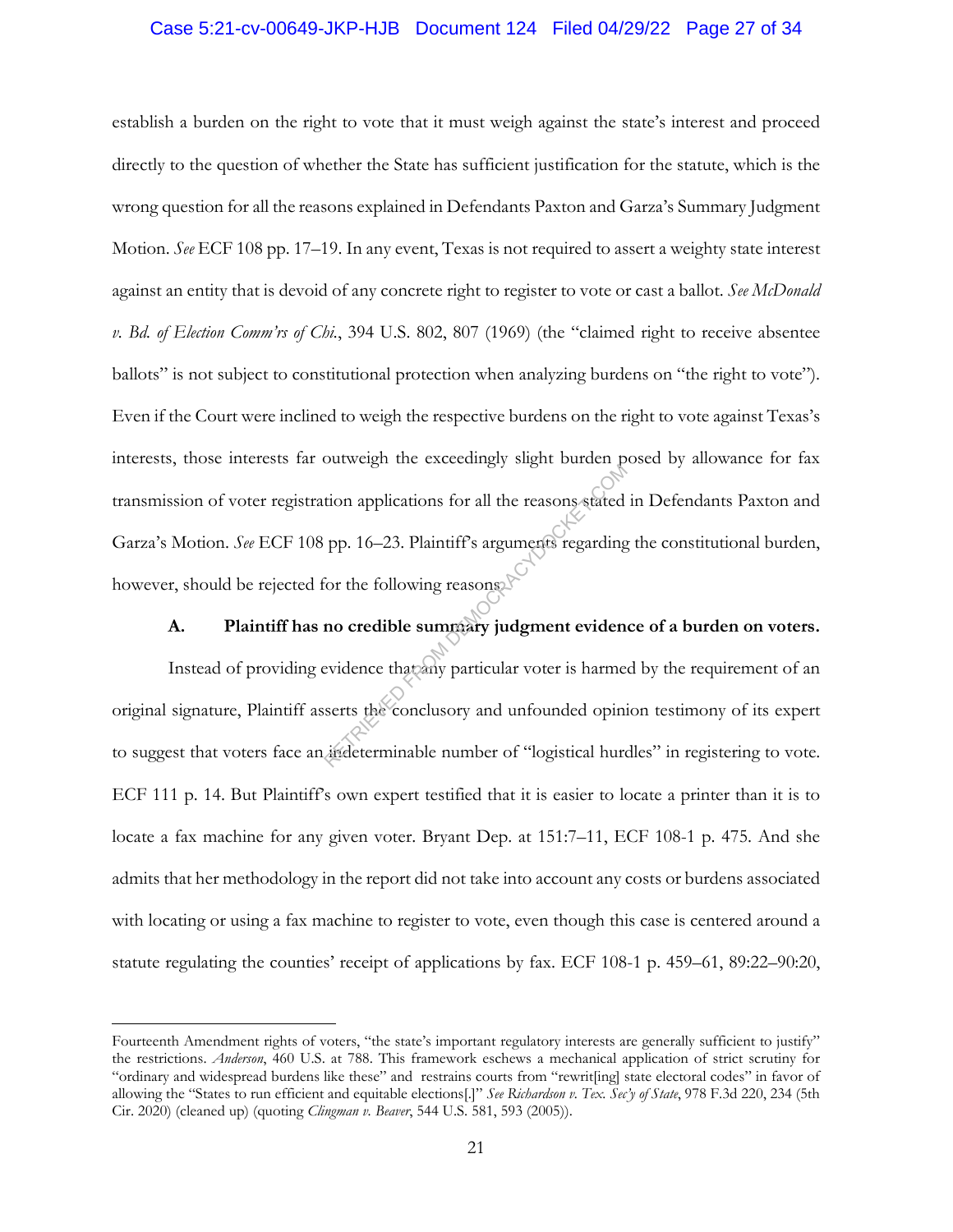#### Case 5:21-cv-00649-JKP-HJB Document 124 Filed 04/29/22 Page 28 of 34

96:23–97:6, 468, 124:19–125:13; *see* ECF 111 at 1 (defining "Wet Signature Rule" as Tex. Elec. Code  $\int$  13.143(d-2), which requires the original application with the original signature to be delivered to a county registrar within four days of fax transmission).

Dr. Bryant's conclusions were not meant to establish a causal relationship between the wet signature rule and any voter's particular burden in registering to vote because she only utilized descriptive statistics, which is a statistical methodology involving pulling data points and describing what they may mean without using any experimental methodology. ECF 108-1 p. 449, 47:23–48:12, 466, 115:5–15, 116:14–25. In other words, none of Plaintiff's expert materials connect the wet signature rule to any concrete harm suffered by actual voters in Texas. The conclusions that renters, minorities, young people, or lower-income people<sup>11</sup> are disproportionately affected by this requirement because they are smartphone dependent or less likely to have printers are not credible summary-judgment evidence because these conclusions are based on assumptions, national data that is not representative of Texas, or simply the expert's whole-cloth supposition. ECF 108-1 at pp. 457, 78:9–21, 464, 109:7–10, 474–76, 146:18–147:4, 149:10–21, 153:17–154:6, 162:11–15; Bryant Expert Report at 13; *see also Lebron v. Sec'y of Fla. Dep't of Child. & Fams.*, 772 F.3d 1352, 1368–69 (11th Cir. 2014) (citing *Increase Minority Participation by Affirmative Change Today of Nw. Fla., Inc. v. Firestone*, 893 F.2d 1189, 1192, 1195 (11th Cir. 1990)) (a political scientist was correctly excluded from testifying as an expert in statistics). To the extent Dr. Bryant utilized any Texasfocused data, that data showed that citizens in County Defendants' jurisdictions own computers and printers (and are not as likely to be smartphone dependent) at a greater rate than most other counties in Texas, which undercuts the conclusion that these citizens suffer any particularized harm. Fram Surface By actual Focket in Tenacy<br>or lower-income people<sup>11</sup> are disproport<br>smartphone dependent or less likely to ha<br>because these conclusions are based on :<br>Texas, or simply the expert's whole-cloth :<br>Texas, or sim

<sup>11</sup> The Complaint includes no allegation of disparate treatment as to these categories of voters. *See generally* ECF 1. The only group of people Plaintiff has identified as uniquely harmed by HB 3107 are individuals lacking a printer. *Id.* ¶ 36. Because the Federal Rules require notice pleading, Plaintiff is barred from making these arguments. *See Cutrera v. Bd. of Supervisors*, 429 F.3d 108, 113 (5th Cir. 2005) (explaining that a claim raised for the first time in a response to a motion for summary judgment is not properly before the court).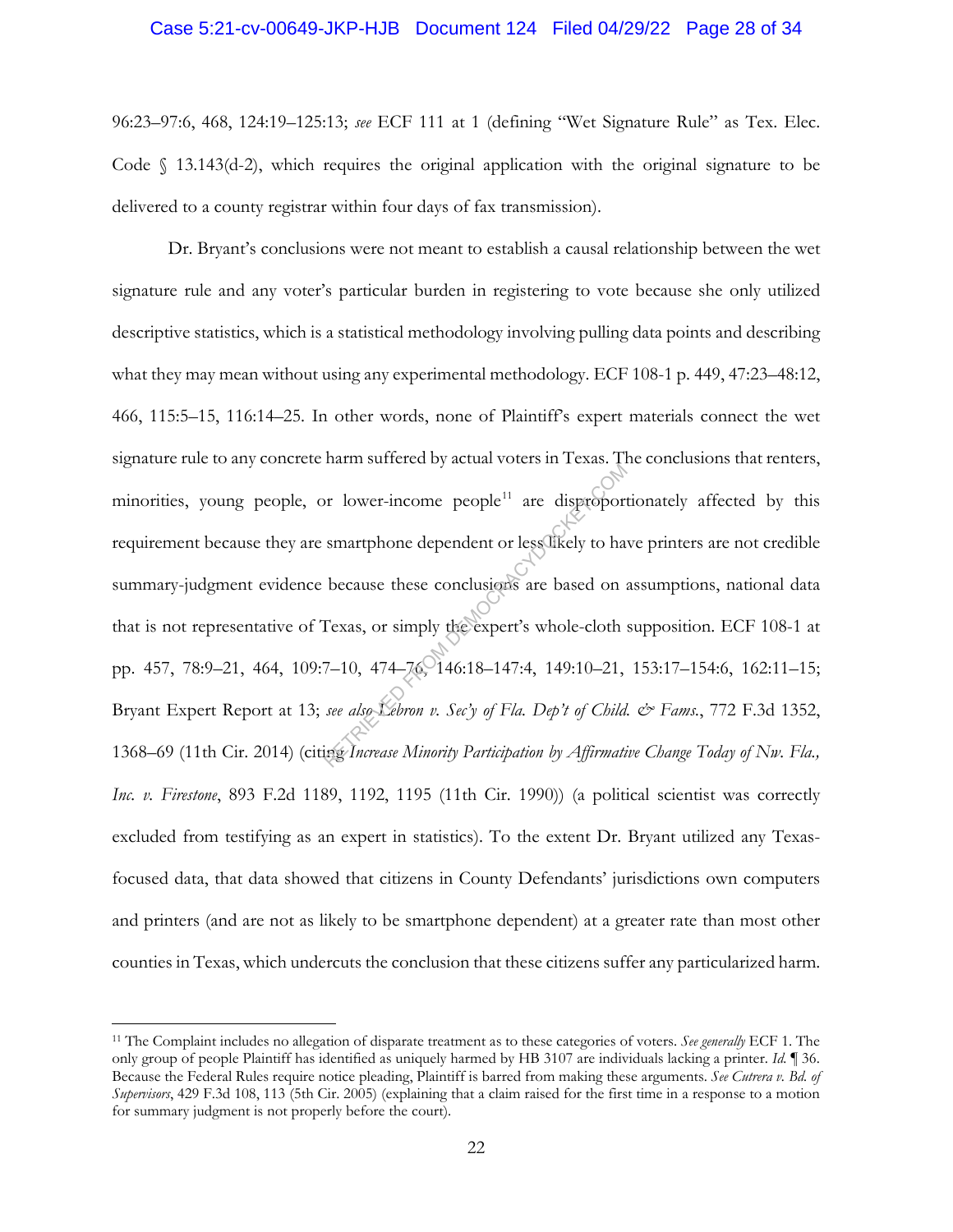#### Case 5:21-cv-00649-JKP-HJB Document 124 Filed 04/29/22 Page 29 of 34

Pl.'s App. 51. The conclusion that people who move a lot have trouble registering to vote relies only on data from Travis County, in which 97% of the voting-age population is registered to vote. *Compare* ECF 108-1 at p. 457, 79:18–80:8 *with* ECF 108-1 at p. 329, 425:16–427:9. Plaintiff cannot meet its summary-judgment burden with this evidence. *See Crawford*, 553 U.S. at 197.

#### **B. Texas's allowance for electronic signatures at DPS does not burden voters.**

Plaintiff asks the State to demonstrate "why it can accept imaged signatures from hundreds of thousands of voters—specifically, voters who register through DPS—while demanding wet signatures from others." ECF 111 at 15. Plaintiff can look no further than its own expert for the answer to this question. Dr. Bryant acknowledged that the method of registering in-person at a state facility by signing an electronic keypad before a state official is more secure than accepting illegible pictures of signatures uploaded through a third-party website. ECF 108-1 p. 466, 114:1– 11. The Secretary explained to Plaintiff that DPS captures physical signatures and creates an electronic signature via this in-person interaction in contrast to Plaintiff's faceless interaction with its online users, which Plaintiff can't even bring itself to characterize as "assisting voters." ECF 108-1 at 390, 59:15–60:15, 396, 81:12–22, 418, 171:2–172:11; ECF 108-1 at pp. 131, 309:18–25. Extronic keypad before a state official is m<br>s uploaded through a third-party website.<br>to Plaintiff that DPS captures physical<br>n-person interaction in contrast to Plaintiff<br>iff can't even bring itself to characterize<br>6, 81

Plaintiff is effectively asserting the preposterous notion that the Constitution requires Plaintiff be given preferential status equivalent to a state agency of Texas, even when its broken technology is demonstrably unsuited to the task. ECF 108-1 at p. 4; ECF 108-1 at p. 512, 114:8– 17; ECF 108-1 at p. 71–72, 68:4–71:19, ECF 108-1 at p. 98, 174:20–175:6; ECF 108-1 at p. 262– 63, 160:2–161:21; ECF 108-1 at p. 370, 142:4–14; ECF 108-1 at p. 497, 56:16–20; ECF 108-1 at p. 498, 58:15–60:8; ECF 108-1 at p. 512, 113:22–114:7; Resp. Appx. 11–45. This argument does not entitle Plaintiff to judgment as a matter of law and should be soundly rejected. *See, e.g.*, *Steen*, 732 F.3d at 394 (observing that Texas has considerable power "to engage in 'substantial regulation of elections" to ensure that elections are well run.") (quoting *Storer v. Brown*, 415 U.S. 724, 730 (1974))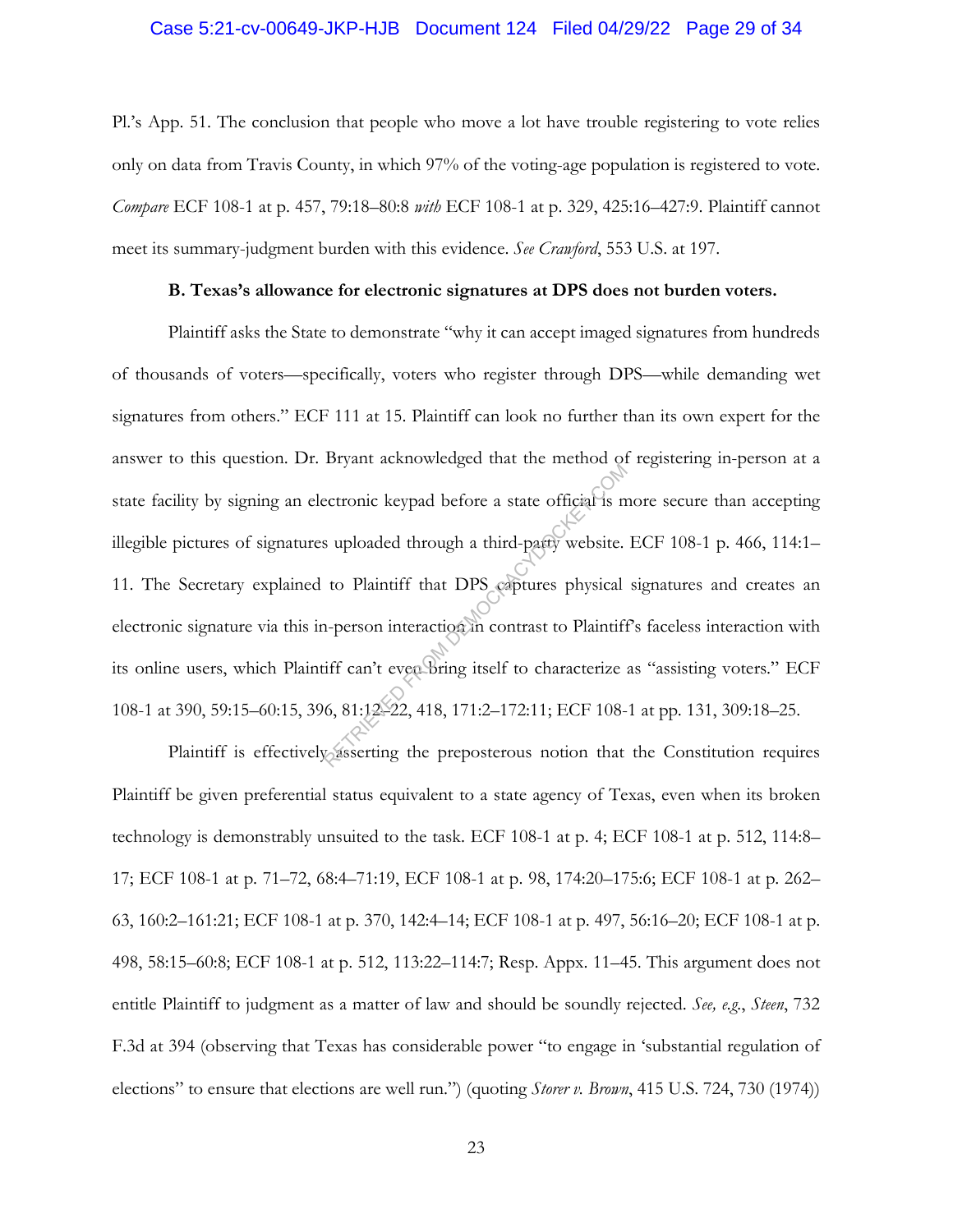## **C. That Texans enjoy numerous voter registration avenues is germane to the burden they face under** Anderson-Burdick**.**

Plaintiff attempts to downplay the fact that the burdens faced in registering to vote are alleviated by the many avenues for registration. Texas does not violate the Constitution simply by choosing, through its elected leaders, a registration method different from those states in which online voter registration is permitted. *See Tex. Democratic Party v. Abbott*, 961 F.3d 389, 405 (5th Cir. 2020) ("The Constitution is not 'offended simply because some' groups 'find voting more convenient than' do the plaintiffs") (quoting *McDonald*, 394 U.S. at 810).

Yet Plaintiff cites to *Mi Familia Vota v. Abbott* for the proposition that an allowance for alternate registration methods would not alleviate the burden faced by certain plaintiffs. ECF 111 at 16 (citing 497 F. Supp. 3d 195, 219 (W.D. Tex. 2020)). This is a distortion of the holding in that case because there the Court did not address the burden on first-time registration but the actual inability of plaintiffs to cast a ballot, stating that plaintiffs had suffered the loss of their opportunity to vote. *Mi Familia Vota*, 497 F. Supp. 3d at 219. Those circumstances are not present here and Plaintiff has failed to point to evidence that any voter was unable to register to vote. Instead, the Court should *balance* the actual burdens faced by actual voters against what the State seeks to accomplish by requiring signatures at the registration phase before ruling that burden unconstitutional. *Tex. LULAC v. Hughs*, 978 F.3d 136, 144 (5th Cir. 2020) ("Indeed, one strains to see how [the proclamation] burdens voting at all" seeing how it "is part of the Governor's expansion of opportunities to cast an absentee ballot in Texas well beyond the stricter confines of the Election Code."). Against a burden of **zero** on Plaintiff's right to vote (since Plaintiff is an artificial entity), the Court need not proceed further. *See id.* But even if the Court were to assume Plaintiff had met its burden to show a particularized harm as to any Texas voter, the state interests undergirding the original signature requirement vastly outweigh this slight, hypothetical burden. S would not alleviate the burden faced by<br>195, 219 (W.D. Tex. 2020)). This is a disto-<br>did not address the burden on first-time<br>ballot, stating that plaintiffs had suffered the<br>7 F. Supp. 3d at 219. Those circumstance<br>o ev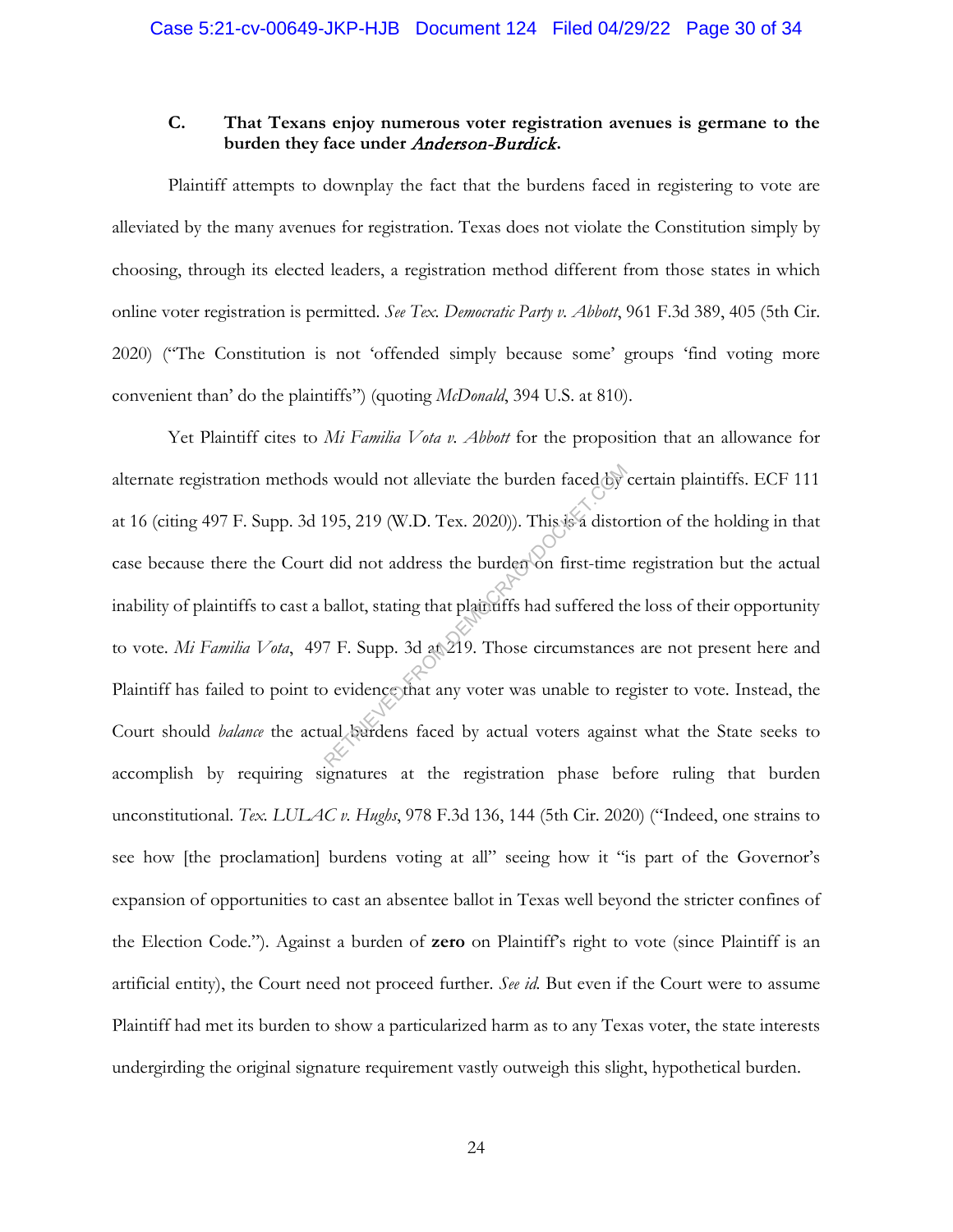#### **D. Texas's compelling interests easily outweigh the de minimis burden of HB 3107.**

Defendants reassert and incorporate its arguments that Texas's interests in preventing election fraud, preserving the integrity of the electoral process, maintaining accurate voting rolls, and preserving voter confidence are more than enough to outweigh the slight burden on voters, if any, caused by HB 3107. ECF 108-1 at pp. 22–24; *e.g.*, *Richardson*, 978 F.3d at 239 (finding plaintiffs failed to demonstrate signature comparison statute is unconstitutional under *Anderson-Burdick*). Further, as explained above regarding materiality, the wet signature rule is sufficiently tailored to these interests under *Anderson-Burdick* because without it, the State is deprived of the tools necessary to ensure a registrant is who they purport to be, and an injunction mandating use of Plaintiff's esign platform has already demonstrated disastrous results for thousands of Texas voters attempting to register. Resp. Appx. 11–45; ECF 108-1 at p. 4–5; ECF 108-1 at p. 262-3, 160:2–161:21; ECF 108-1 at p. 184, 160:17–161:21; ECF 108-1 at p. 497, 56:16–20; ECF 108-1 at p. 498, 58:15–60:8; ECF 108-1 at p. 512, 113:22–114:7; ECF 108-1 at p. 370, 142:4–14. Reflected disastrous results for thousands<br>45; ECF 108-1 at p. 4–5; ECF 008-1 at p.<br>21; ECF 108-1 at p. 497 36:16–20; ECF 1<br>114:7; ECF 108-1 at p. 370, 142:4–14.<br>intiff may not consider voting to be a distince, which seems

Further, although Plaintiff may not consider voting to be a distinctly solemn enough event to warrant a physical signature, which seems likely given how easily it disregarded the voting rights of its users, the Legislature held the right in high enough regard to pass the challenged measure by a 177-0 vote. H.J. of Tex., 87th Leg., R.S. 4799 (2021); S.J. of Tex., 87th Leg., R.S. 2153 (2021); Resp. Appx. 59–61; *see also* ECF 53 at 19–20 (asserting the State's interest in maintaining the solemnity of voting). On these facts, Plaintiff cannot carry its burden to demonstrate that the State's interests in preventing the proliferation of fraudulent signatures in voter registration is not served by HB 3107. *See Crawford*, 553 U.S. at 202–03 (citing *Burdick*, 504 U.S. at 439).

#### **CONCLUSION**

For the foregoing reasons, the Court should deny Plaintiff's Motion for Summary Judgment.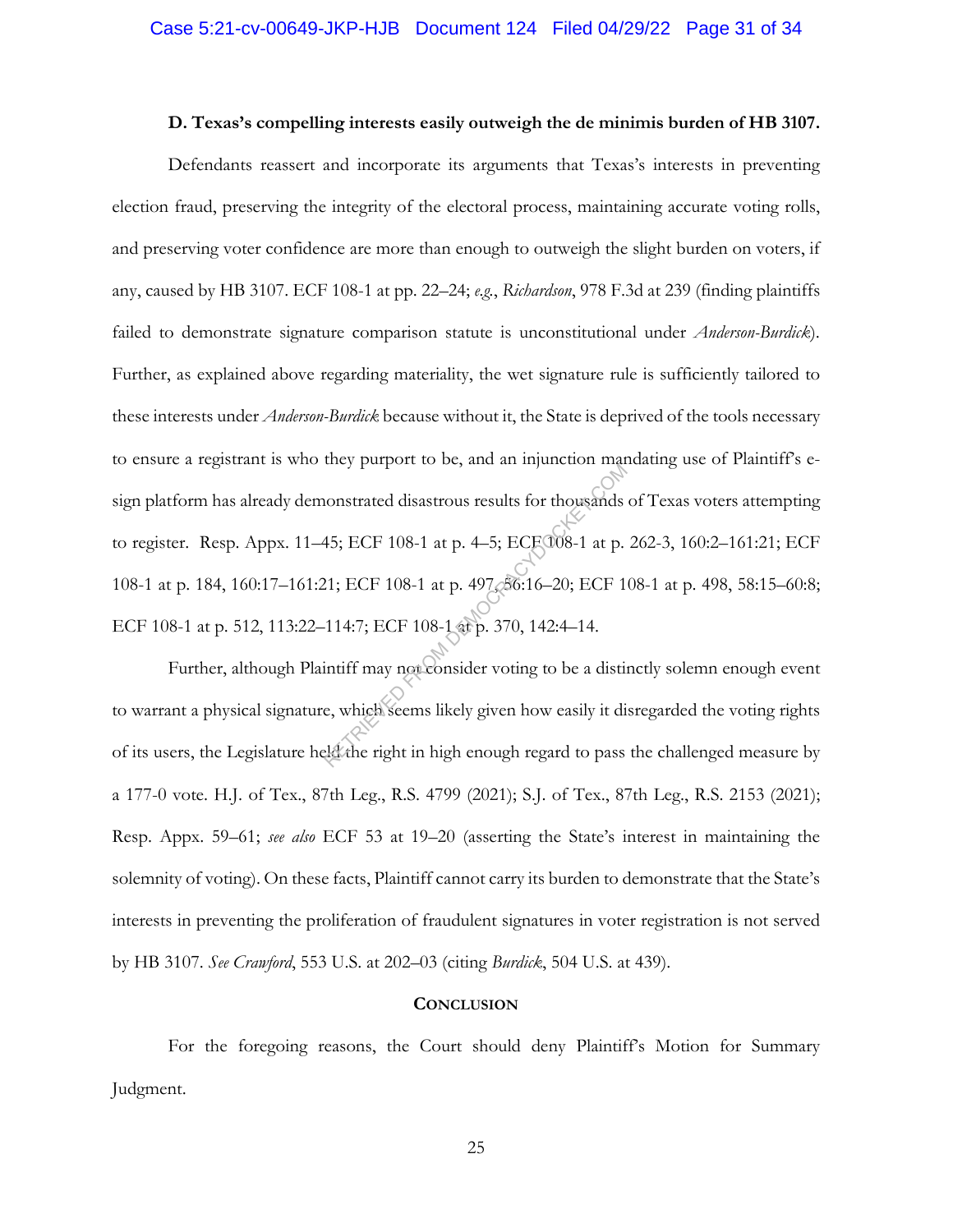Respectfully submitted,

KEN PAXTON Attorney General of Texas

BRENT WEBSTER First Assistant Attorney General

GRANT DORFMAN Deputy First Assistant Attorney General

SHAWN COWLES Deputy Attorney General for Civil Litigation

CHRISTOPHER D. HILTON Chief, General Litigation Division

*/s/ Cory Scanlon*  **CORY A. SCANLON** State Bar No. 24104599 cory.scanlon@oag.texas.gov Assistant Attorney General **KATHLEEN T. HUNKER\***  State Bar No. 24118415 kathleen.hunker@oag.texas.gov Special Counsel

**JOHNATHAN STONE** State Bar No. 24071779 johnathan.stone@oag.texas.gov Assistant Attorney General **MICHAEL R. ABRAMS** State Bar No. 24087072 michael.abrams@oag.texas.gov Assistant Solicitor General RETRIEVED FROM

> \*Admitted *pro hac vice* Office of the Attorney General P.O. Box 12548, Capitol Station Austin, Texas 78711-2548 Telephone (512) 463-2120 Facsimile: (512) 320-0667

## Counsel for Intervenor-Defendant Ken Paxton, in his official capacity as Attorney General of Texas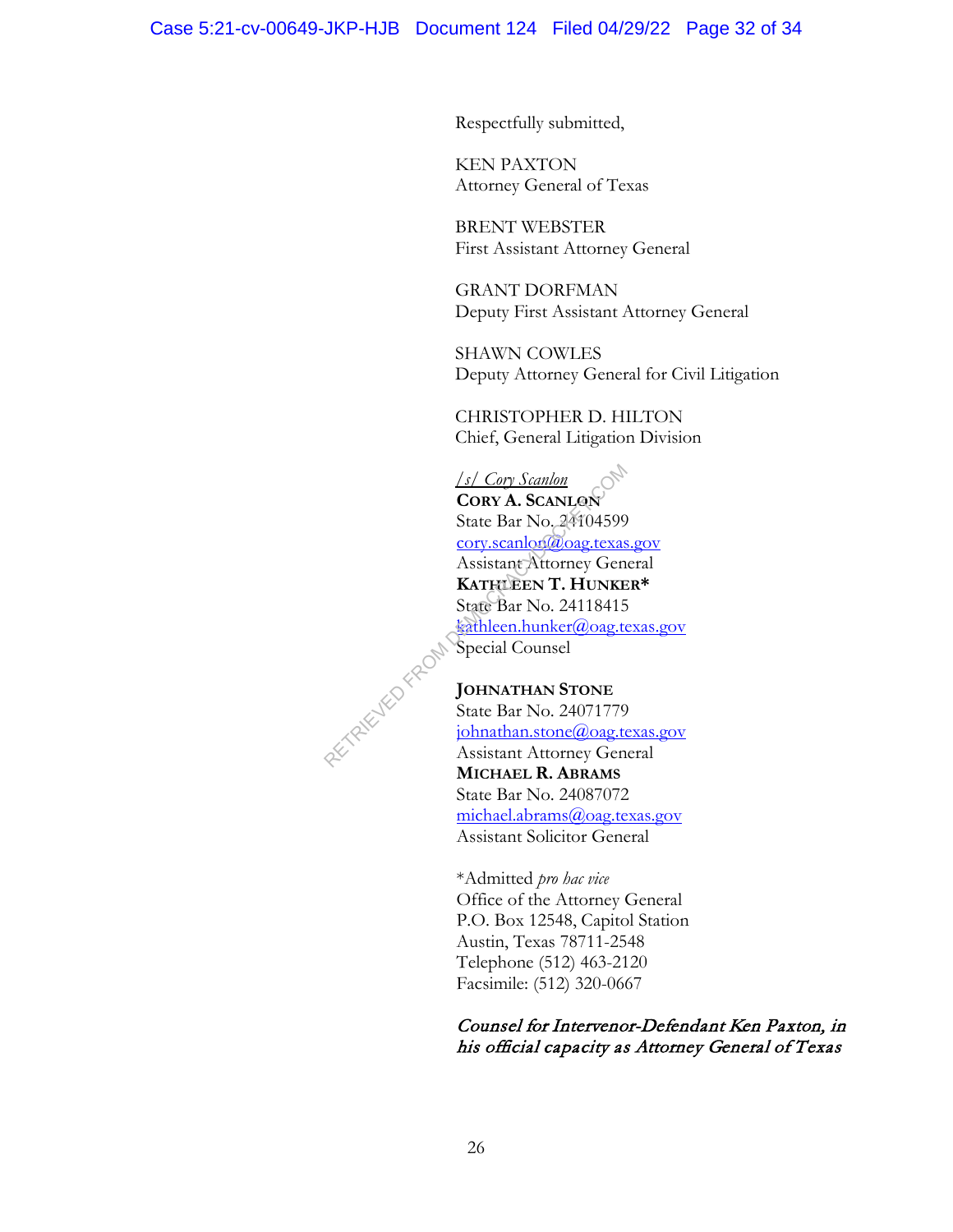*/s/Munera Al-Fuhaid* ROBERT HENNEKE TEXAS BAR NO. 24046058 RHENNEKE@TEXASPOLICY.COM CHANCE WELDON TEXAS BAR NO. 24076767 CWELDON@TEXASPOLICY.COM MUNERA AL-FUHAID TEXAS BAR NO. 24094501 MAL-FUHAID@TEXASPOLICY.COM TEXAS PUBLIC POLICY FOUNDATION 901 CONGRESS AVENUE AUSTIN, TEXAS 78701 TELEPHONE: (512) 472-2700 FACSIMILE: (512) 472-2728

## ATTORNEYS FOR INTERVENOR-DEFENDANTS LUPE TORRES AND TERRIE PENDLEY

*/s/ Daniel N. Lopez* DANIEL N. LOPEZ ASSOCIATE COUNSEL TEXAS STATE BAR NO. 24086699 EMAIL: DANIEL.N.LOPEZ@CO.CAMERON.TX.US JUAN A. GONZALEZ ATTORNEY IN CHARGE TEXAS STATE BAR NO. 08129310 EMAIL: JUAN.GONZALEZ@CO.CAMERON.TX.US COMMISSIONERS COURT – CIVIL LEGAL DIVISION 1100 EAST MONROE STREET BROWNSVILLE, TEXAS 78520 TELEPHONE: (956) 550-1345 FACSIMILE (956) 550-1348 RETRIEVED FROM

## ATTORNEYS FOR DEFENDANT REMI GARZA